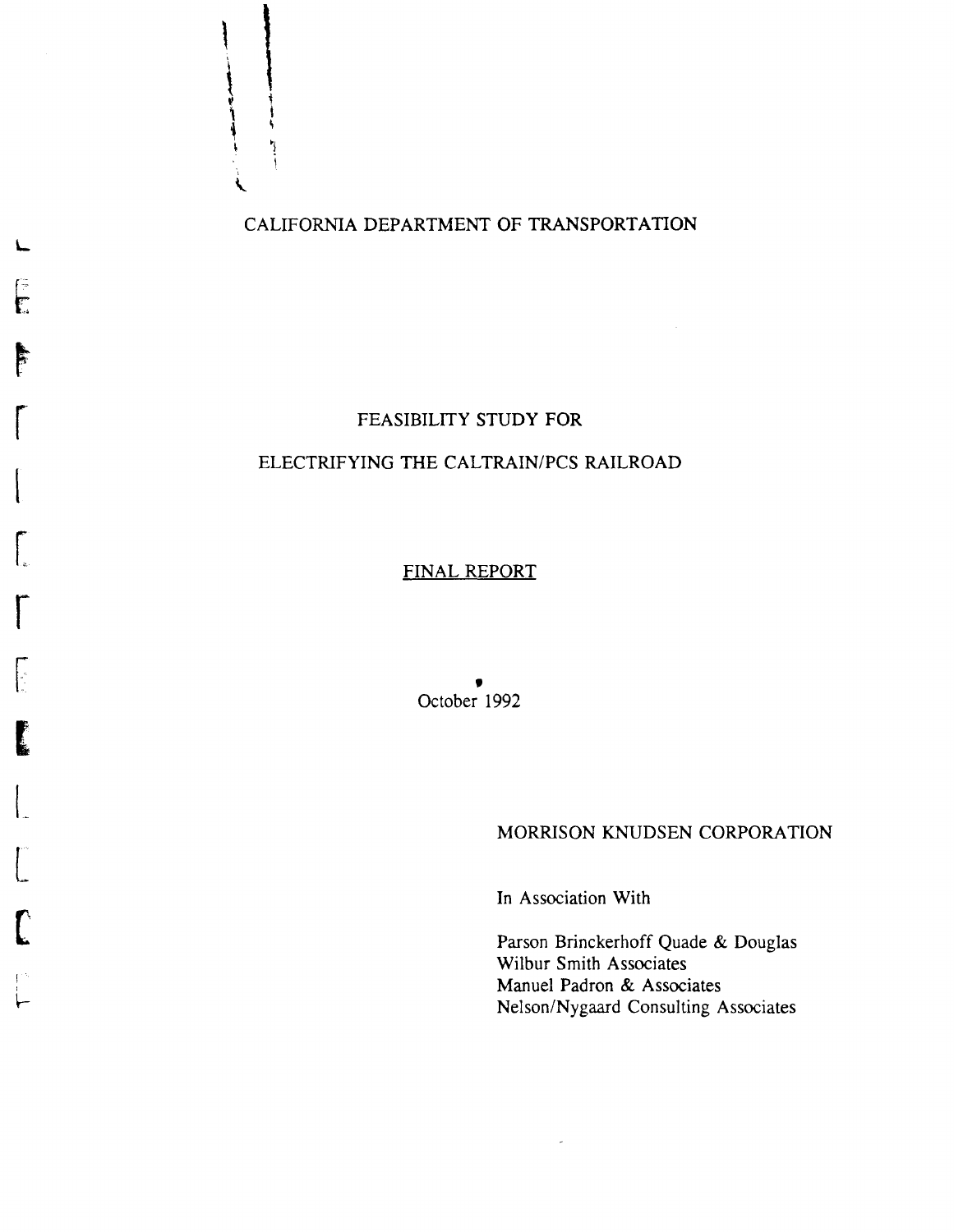#### **EXECUTIVE** SUMMARY

#### A. **INTRODUCTION**

 $\sqrt{ }$ 

 $\int_{\mathbb{R}}$ 

[

 $\int_{-\infty}^{\infty}$ 

 $\begin{bmatrix} \phantom{-} \end{bmatrix}$ 

**Lis**<br>Le

The CalTrain Electrification Feasibility Study was initiated by the California Department of Transportation (Caltrans) to examine the technical feasibility of electrifying the commuter rail service on the San Francisco Peninsula between San Francisco and San Jose, including the proposed extension of commuter rail service to Gilroy.

Electrification of the study lines offers the potential for faster train service coupled with reduced operating costs through savings in fuel, crew and vehicle maintenance costs. Reductions in noise and air pollution are also important benefits. These advantages, however, are gained only at the expense of major capital investment in the electrification facilities -- electrical substations, overhead contact wiring, electric locomotives, and related equipment. The purpose of this electrification study is to evaluate the technical and economic feasibility of electrification of the study lines.

The analysis is performed for three segments of the line: (1) electrification of commuter services within San Francisco between 4th & Townsend and 25th Street, (2) between San Francisco 25th Street and San Jose's Lick Maintenance Facility, and (3) extension of electrified service from Lick to Gilroy. Electrification of the downtown San Francisco Terminal extension was covered in that project's EIS report; there is therefore no duplication of costs within this study.

The objective of the study was to determine the service level scenario at which electrification would be economically justified, or if its economic feasibility is not indicated in the foreseeable future, to determine the economic "shortfall" or subsidy required to support the electrification investment. In economic terms, the evaluation of railroad electrification involves essentially a trade-off between the initial capital costs of the electrification installed equipment and motive power and the annual economic savings deriving from reduced fuel/energy costs, reduced vehicle maintenance costs, reduced pollution, and reduced travel time. While the initial costs are relatively independent of future traffic levels, the annual savings vary directly with the number of trains operating; hence there is a theoretical traffic threshold, or service level, at which electrification becomes economical.

To attempt to establish this optimum service level, the approach adopted for the electrification study was to determine costs of electric traction at three possible service levels. The first would correspond to the 66-train service level scenario. This would involve the replacement of diesels with electric motive power and equipment. The second alternative is a service level of 114 trains per day, and the third alternative is a service level of 158 trains per day, involving replacement of dual mode (capable of operating as diesel or electric locomotives) with electric locomotives.

For each of these cases, the economic analysis includes the electrification investments for each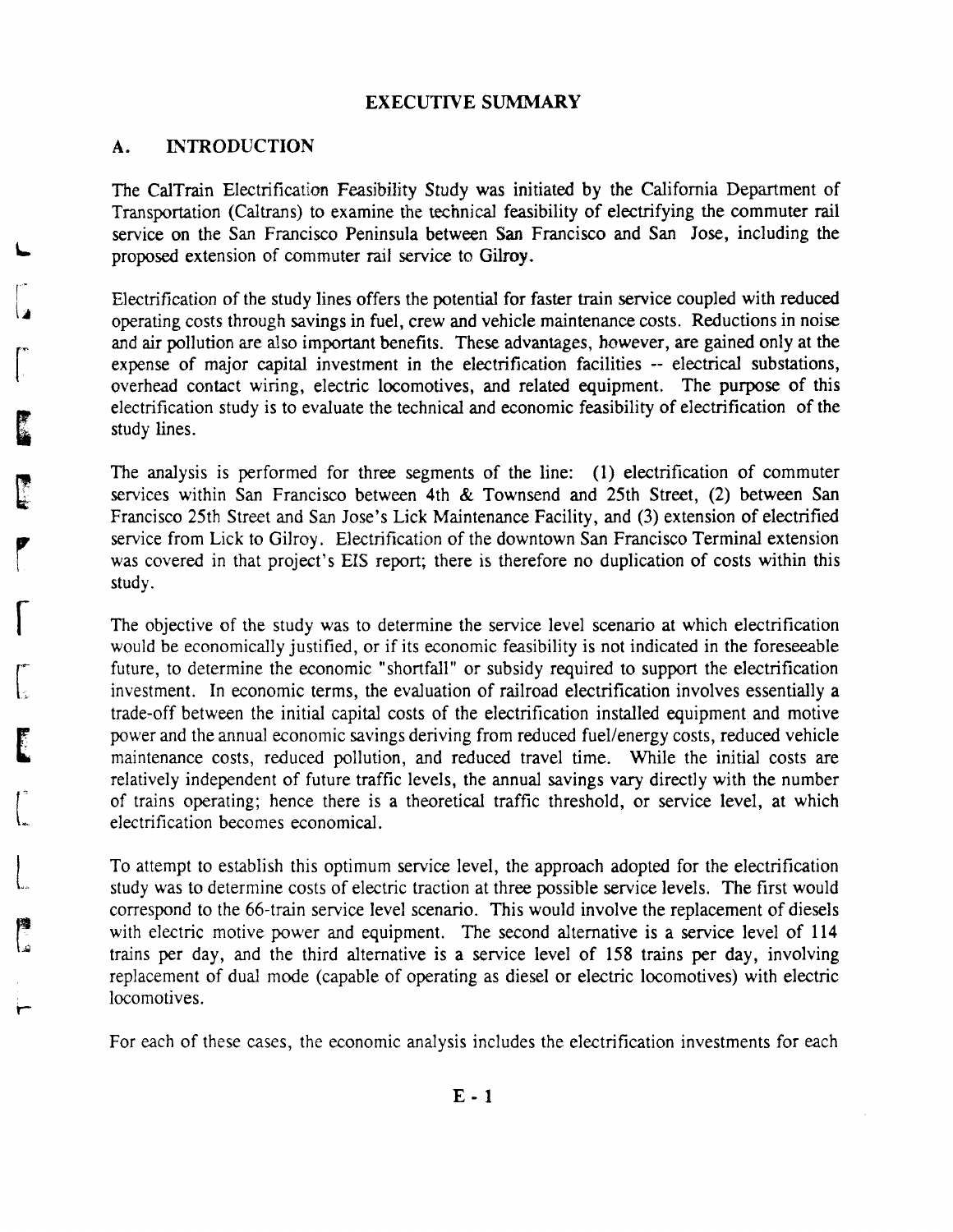operating scenario. Annual cost savings are calculated for an extended operating period beyond the initial installation, for purposes of comparing costs and benefits. The costs and benefits are compared on a conventional discounted cash flow (DCF) basis, which determines the economic feasibility of either timing alternative, or indicates the economic shortfall in either case.

Figure 1 is a map of the CalTrain Corridor.

#### B. OPERATIONS

A Train Performance Simulation (TPS) program was used to simulate the operation of CalTrain in the diesel mode and the electric mode, with electric locomotives and with EMU cars. The existing EMD F40PH diesel locomotive with 3, 6, and 10 car trains was compared with the EMD AEM-7 electric locomotive with the same size trains, and with Metro North M-2/M-4 EMU cars. The trains were simulated with existing Southern Pacific Transportation Company timetable speed limits and restrictions, except that the maximum speed limit used was 79 MPH instead of the current 70, and the current 45 MPH speed restriction within the limits of Redwood City was eliminated. Only operation between the San Francisco 4th & Townsend Street terminal and the San Jose Cahill Station was simulated.

Figure E-2 provides a running time comparison for the proposed CalTrain service, using the simulated diesel case, the simulated electric case with an electric locomotive, and EMU cars.

Because of the performance of electrified equipment compared to diesel trains and the close spacing of stations on the Peninsula with 26 stations within the 46.9 miles between San Francisco and San Jose, the electrified CalTrain with three cars saved about 7 minutes in running time compared to the diesel case, around 9 minutes with 6 cars, and around 12 minutes with 10 cars. EMU cars compared to the diesel case saved about 5 minutes with 3 cars, 13 minutes with 6 cars, and 23 minutes with 10 cars.

The simulations showed that electric powered locomotive and EMU vehicles both offer a travel time savings over the present diesel operation for both local and express services. The simulations also showed that for electric locomotive hauled trains the amount of improvement over current running times is dependant primarily on the length of the train, with longer trains benefitting more from the improved acceleration characteristics of electric power.

#### c. RIDERSHIP

It should be noted that estimation of rail ridership, for either diesel or electrified service, is a complex process. There are a number of factors that contribute to the decision to use the Peninsula Commute Service (PCS). Paramount among these is train running time. Other factors include:

- a) The number of PCS trains operated in peak and off-peak periods;
- b) PCS train headways at each station served;

L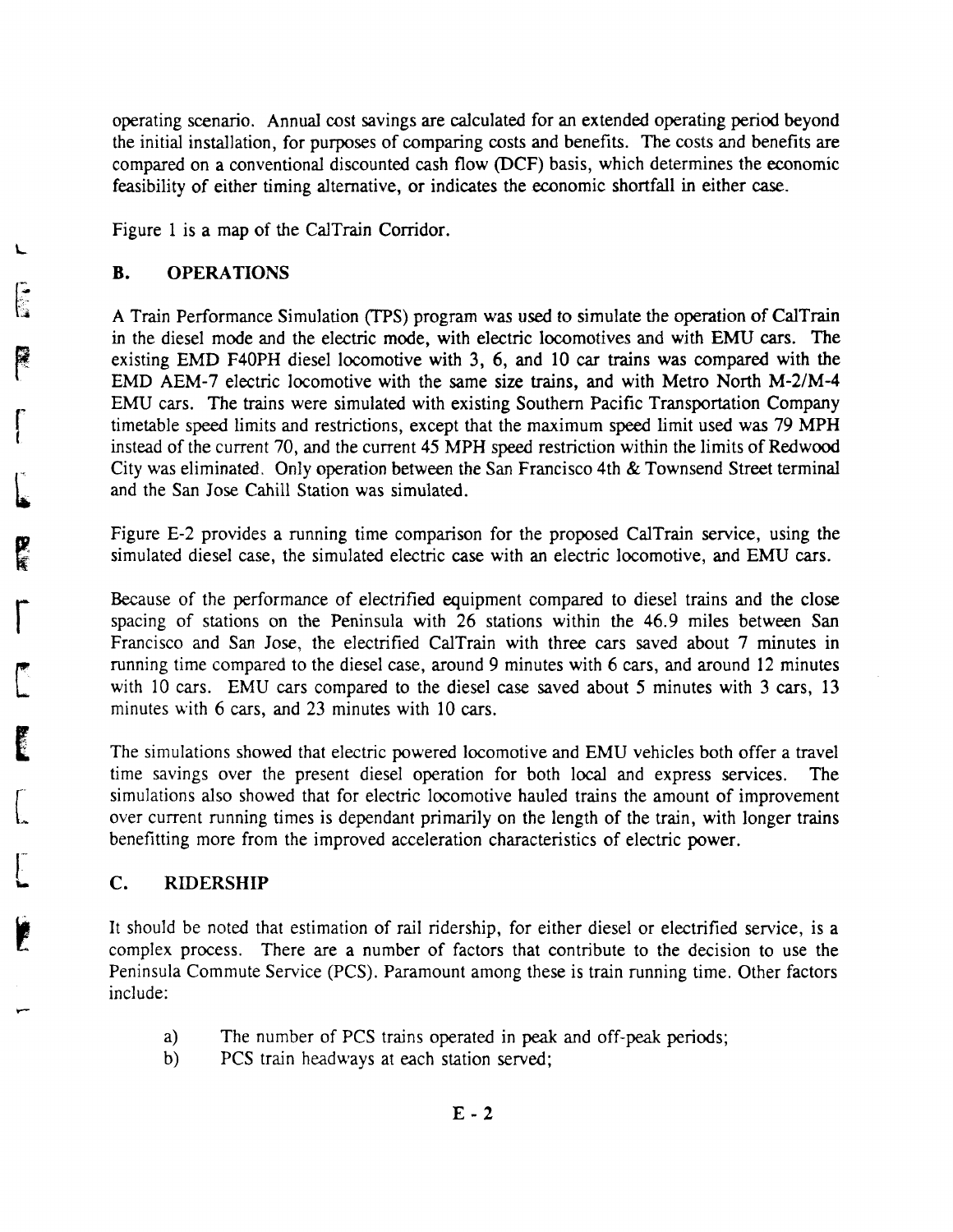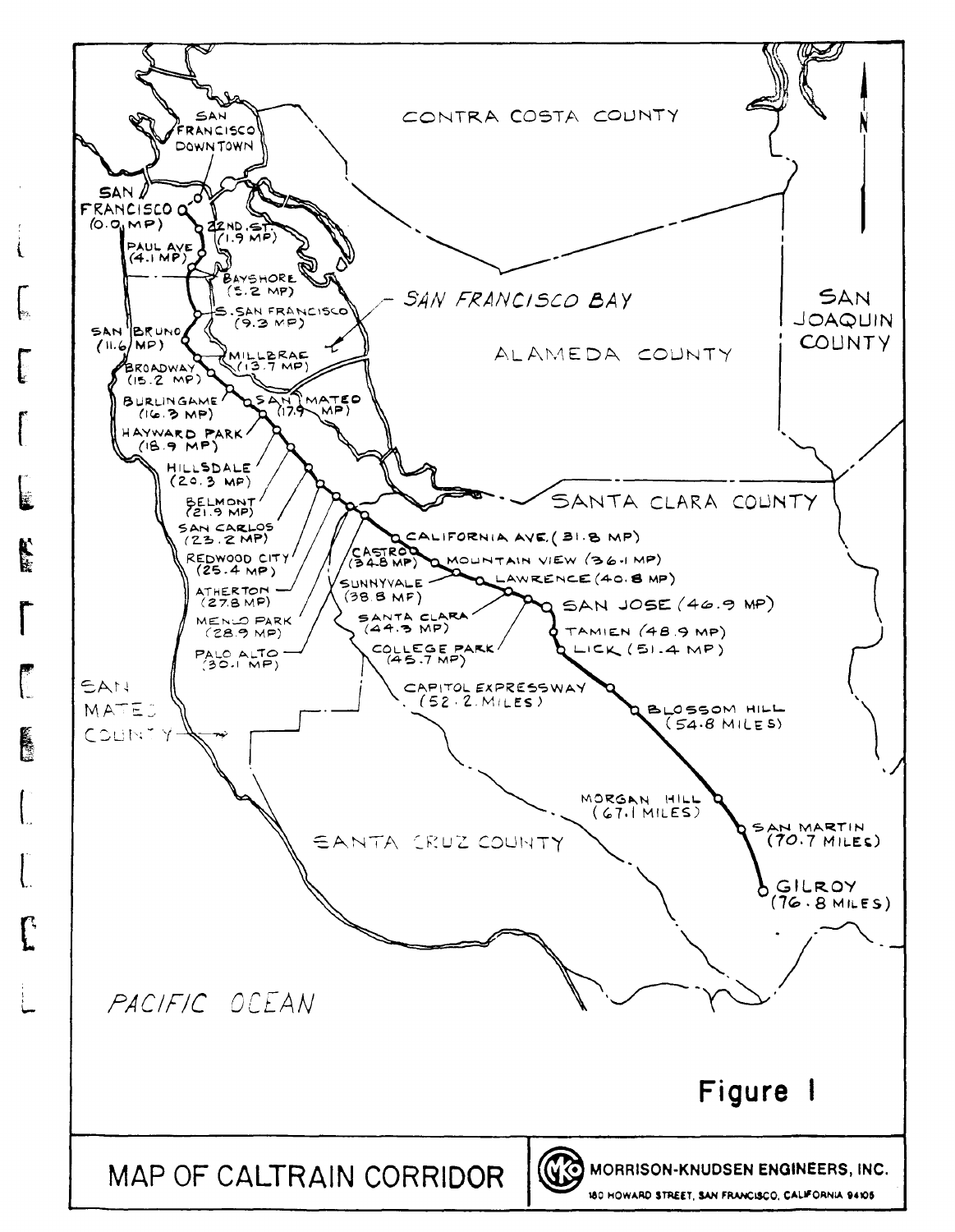# $\overline{1}$  .  $\overline{1}$  ,  $\overline{1}$  ,  $\overline{1}$  ,  $\overline{1}$  ,  $\overline{1}$  ,  $\overline{1}$  ,  $\overline{1}$  ,  $\overline{1}$  ,  $\overline{1}$  ,  $\overline{1}$  ,  $\overline{1}$  ,  $\overline{1}$  ,  $\overline{1}$  ,  $\overline{1}$  ,  $\overline{1}$  ,  $\overline{1}$  ,  $\overline{1}$  ,  $\overline{1}$  ,  $\overline{1}$  ,

#### FIGURE E-2 COMPARISON OF TRAIN PERFORMANCE SIMULATION (TPS) RESULTS ELECTRIC LOCOMOTIVE, DIESEL LOCOMOTIVE, AND EMU

#### Running Time Between Stations - Minutes

|                      |               | 3-Car-Simulation |            |               | 6-Car-Simulation |            | 10-Car-Simulation |                 |            |
|----------------------|---------------|------------------|------------|---------------|------------------|------------|-------------------|-----------------|------------|
| <b>Station</b>       | <b>Diesel</b> | <b>Electric</b>  | <b>EMU</b> | <b>Diesel</b> | Electric         | <b>EMU</b> |                   | Diesel Electric | <b>EMU</b> |
| San Francisco        |               |                  |            |               |                  |            |                   |                 |            |
| 22nd Street          | 5.2           | 5.2              | 5.2        | 5.2           | 5.2              | 5.2        | 5.3               | 5.3             | 5.2        |
| Paul Avenue          | 3.5           | 3.4              | 3.4        | 3.7           | 3.6              | 3.4        | 4.1               | 3.8             | 3.4        |
| Bayshore             | 2.2           | 2.1              | 2.2        | 2.5           | 2.2              | 2.2        | 2.9               | 2.5             | 2.2        |
| So. San Francisco    | 5.3           | 5.1              | 5.1        | 5.5           | 5.3              | 5.1        | 5.9               | 5.5             | 5.1        |
| San Bruno            | 3.4           | 3.2              | 3.4        | 3.8           | 3.4              | 3.4        | 4.2               | 3.7             | 3.4        |
| Millbrae             | 3.1           | 2.8              | 2.7        | 3.5           | 3.1              | 2.8        | 3.9               | 3.4             | 2.8        |
| <b>Broadway</b>      | 2.6           | 2.3              | 2.4        | 2.9           | 2.5              | 2.3        | 3.3               | 2.8             | 2.3        |
| Burlingame           | 2.2           | 2.0              | 2.1        | 2.6           | 2.2              | 2.1        | 2.9               | 2.6             | 2.1        |
| San Mateo            | 2.8           | 2.4              | 2.5        | 3.1           | 2.7              | 2.5        | 3.5               | 3.0             | 2.5        |
| Hayward Park         | 2.1           | 1.9              | 2.0        | 2.4           | 2.1              | 2.0        | 2.7               | 2.4             | 2.0        |
| Hillsdale            | 2.6           | 2.3              | 2.3        | 2.8           | 2.5              | 2.3        | 3.1               | 2.8             | 2.3        |
| Belmont              | 2.8           | 2.4              | 2.5        | 3.1           | 2.7              | 2.5        | 3.5               | 2.9             | 2.5        |
| San Carlos           | 2.5           | 2.2              | 2.2        | 2.7           | 2.3              | 2.2        | 3.1               | 2.7             | 2.2        |
| Redwood City         | 3.1           | 2.8              | 2.9        | 3.7           | 3.1              | 2.9        | 4.0               | 3.4             | 2.9        |
| Atherton             | 3.4           | 3.0              | 3.1        | 3.8           | 3.3              | 3.1        | 4.4               | 3.6             | 3.1        |
| Menlo Park           | 2.3           | 2.0              | 2.1        | 2.5           | 2.3              | 2.1        | 3.0               | 2.7             | 2.1        |
| Palo Alto            | 2.3           | 2.1              | 2.2        | 2.7           | 2.3              | 2.2        | 3.0               | 2.7             | 2.2        |
| California Ave.      | 2.8           | 2.4              | 2.5        | 3.1           | 2.7              | 2.5        | 3.5               | 3.0             | 2.5        |
| Castro               | 3.8           | 3.4              | 3.5        | 4.3           | 3.7              | 3.5        | 4.8               | 4.0             | 3.5        |
| <b>Mountain View</b> | 2.5           | 2.2              | 2.2        | 2.9           | 2.4              | 2.2        | 3.2               | 2.8             | 2.2        |
| Sunnyvale            | 3.7           | 3.2              | 3.3        | 4.2           | 3.5              | 3.3        | 4.9               | 3.9             | 3.3        |
| Lawrence             | 3.0           | 2.7              | 2.8        | 3.3           | 2.9              | 2.8        | 3.7               | 3.3             | 2.8        |
| Santa Clara          | 4.4           | 4.1              | 4.2        | 4.9           | 4.3              | 4.2        | 5.4               | 4.6             | 4.2        |
| College Park         | 2.6           | 2.4              | 2.4        | 2.8           | 2.6              | 2.4        | 3.1               | 2.9             | 2.4        |
| San Jose             | <u>3.3</u>    | 3.2              | <u>3.2</u> | 3.5           | 3.4              | 3.2        | <u>3.9</u>        | <u>3.5</u>      | 3.2        |
| <b>Total</b>         | 77.5          | 70.8             | 72.4       | 85.5          | 76.3             | 72.4       | 95.3              | 83.8            | 72.4       |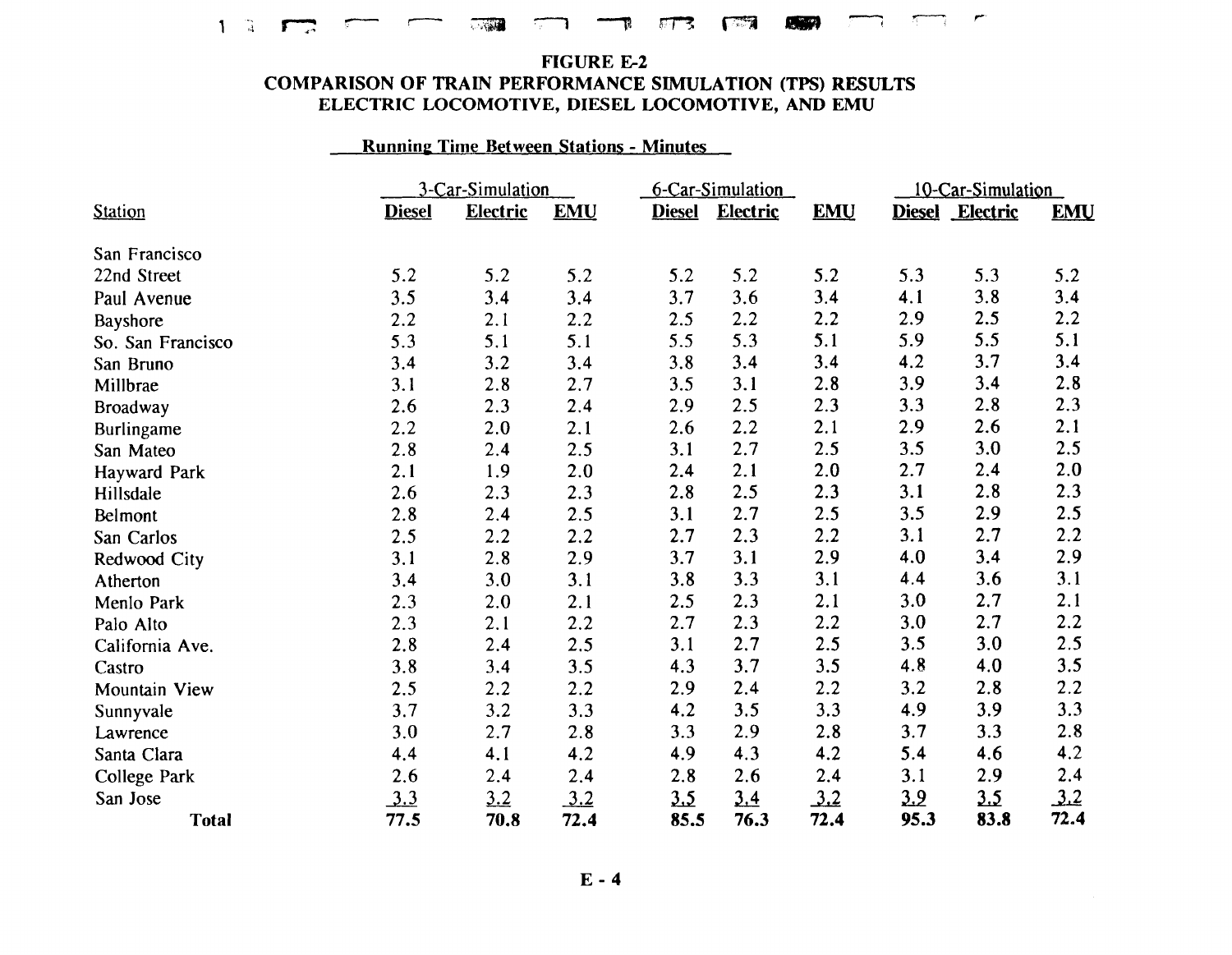- Typical origin station wait times for PCS patrons; c)
- PCS station access times; d)
- Times required to reach each destination zone after the PCS train arrives at the destination station; e)
- PCS transit fares; f)
- Connecting feeder bus and/or MUNI Metro services; g)
- Competing BART and express bus services; and h)
- Traffic conditions on parallel highway routes. i)

Electrification of the Peninsula Commute Service trains would result in significant travel time savings for most major station-to-station pairs. The magnitude of time savings depends on the length of the trip, the number of station stops made, and the type of electric power source used. The decrease in travel times would be perceived as a benefit and attract new riders to the PCS service. Based on the decreases in travel times, new ridership estimates were projected for the PCS service with either the electric locomotive or EMU power source.

These travel time benefits would result in increased Caltrain ridership amounting to, depending on whether the electric locomotive or EMU power source is used, 1,800 to 5,000 trips per day for the 66-train schedule; 2,900 to 8,500 trips per day for the 114-train schedule; and, 6,300 to 13,500 trips per day for the 158-train schedule. Ridership forecasts are shown in Table E-1.

#### D. MOTIVE POWER

There are two possible types of electrified motive power: the electric locomotive and the electric multiple unit (EMU). Electric locomotives propel trains of non-powered trailer cars. On the other hand EMU's are self-propelled passenger power cars designed to operate alone or coupled in trains in any multiples up to ten or twelve cars.

In selecting suitable motive power for an electric CalTrain service, the prime concern operationally is to be able to match service needs with a minimum call to reconfigure trains on a short term (e.g., daily) basis. Today's schedule has 3,4,5, and 6 bi-Ievel gallery car consists operating on a strict basis; trains are made up to suit a specific train duty and substitutions are not easy to arrange. One solution is to consider the adoption of a train formation utilizing new power cars hauling the existing trailer (non powered) cars. If one power car could haul a trailer car or a cab control car, 2, 4, 6, 8 and possibly 10 car trains could be programmed. Such an approach appears attractive operationally as it will provide for flexible train formations, ease of maintenance and comparable capital cost. This concept is known as electric motor trailer (EMT) combinations.

EMTs would consist of a motor power car (MPC) pulling an existing CalTrain gallery car. Each MPC would have all the same controls as the cab control car. In addition, it would be equipped with a roof-mounted pantograph for collecting electric power from the overhead catenary system. The lower level passenger compartment would be reduced in size to provide space for the required traction power equipment and other auxiliary apparatus. MPCs, however, are not

 $\mathcal{L}$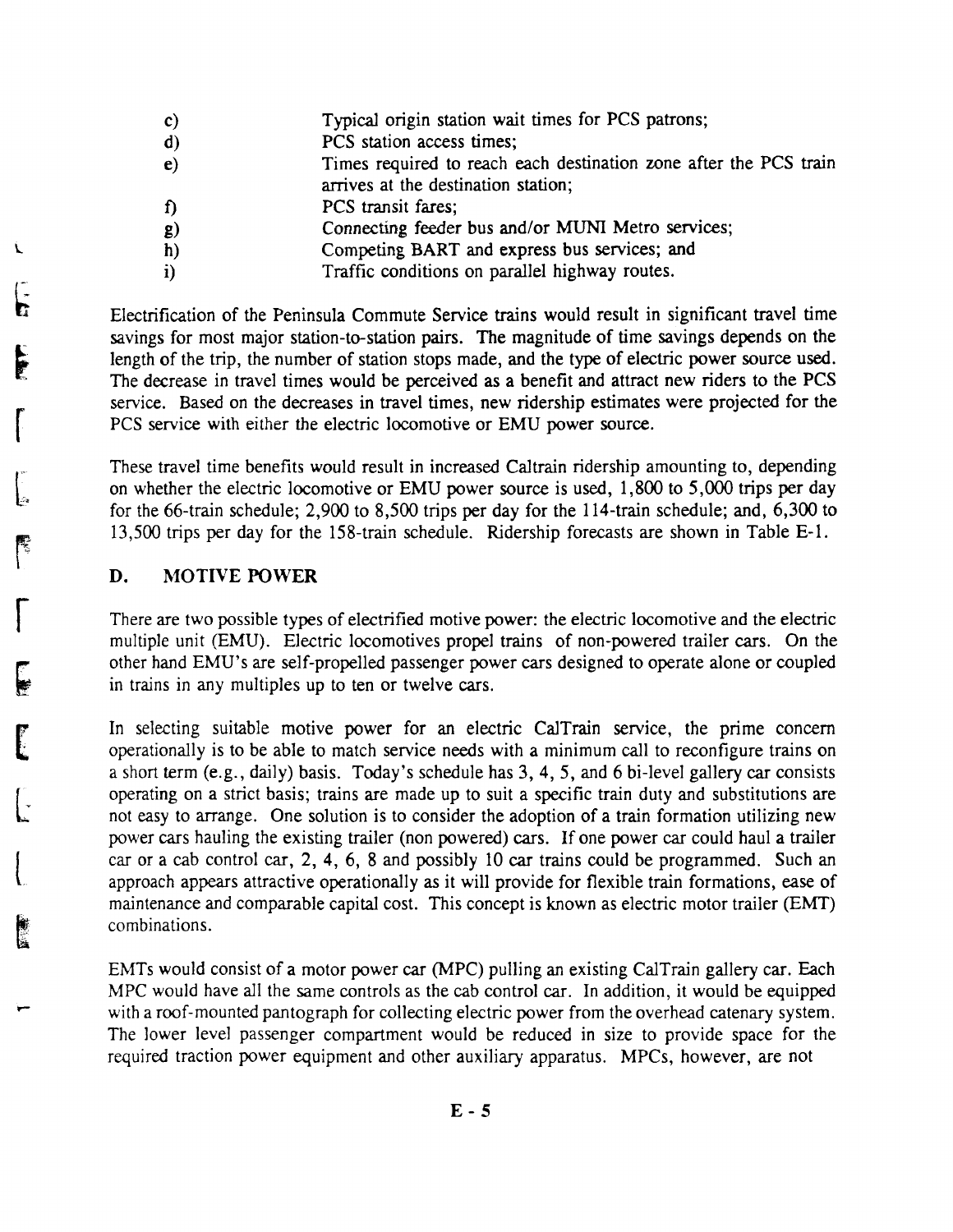## JI/iIl- ., r-r ...,. **eo=- \_** ;-,~1 "

| Table E-1                                                                                                                                                           |             |          |        |                        |                                  |             |  |  |  |
|---------------------------------------------------------------------------------------------------------------------------------------------------------------------|-------------|----------|--------|------------------------|----------------------------------|-------------|--|--|--|
| RIDERSHIP FORECASTS WITH ELECTRIFICATION<br><b>Caltrain Electrification Ridership Analysis</b>                                                                      |             |          |        |                        |                                  |             |  |  |  |
| <b>Forecasted Daily One-Way Trips</b>                                                                                                                               |             |          |        |                        |                                  |             |  |  |  |
| <b>Schedule</b>                                                                                                                                                     | <b>Base</b> |          |        | <b>Electrification</b> | <b>Electrical Multiple Units</b> |             |  |  |  |
|                                                                                                                                                                     | (Diesel)    |          | Low    | <b>High</b>            | Low                              | <b>High</b> |  |  |  |
|                                                                                                                                                                     | Increase    | 1,780    | 3,480  | 2,580                  | 5,080                            |             |  |  |  |
| 66-Train                                                                                                                                                            | 25,620      | Total    | 27,400 | 29,100                 | 28,200                           | 30,700      |  |  |  |
|                                                                                                                                                                     |             | Increase | 2,900  | 5,800                  | 4,300                            | 8,500       |  |  |  |
| 114-Train                                                                                                                                                           | 43,200      | Total    | 46,100 | 49,000                 | 47,500                           | 51,700      |  |  |  |
|                                                                                                                                                                     |             | Increase | 6,300  | 7,900                  | 6,700                            | 13,500      |  |  |  |
| 158-Train                                                                                                                                                           | 68,000      | Total    | 74,300 | 75,900                 | 74,700                           | 81,500      |  |  |  |
| Sources: BART San Francisco Airport Extension/Caltrain Upgrade Alternatives Analysis/DEIS, MTC, 1990.<br>San Francisco Caltrain Terminal Relocation EIR, MTC, 1989. |             |          |        |                        |                                  |             |  |  |  |

Wilbur Smith Associates; May 1992.

 $\bar{\alpha}$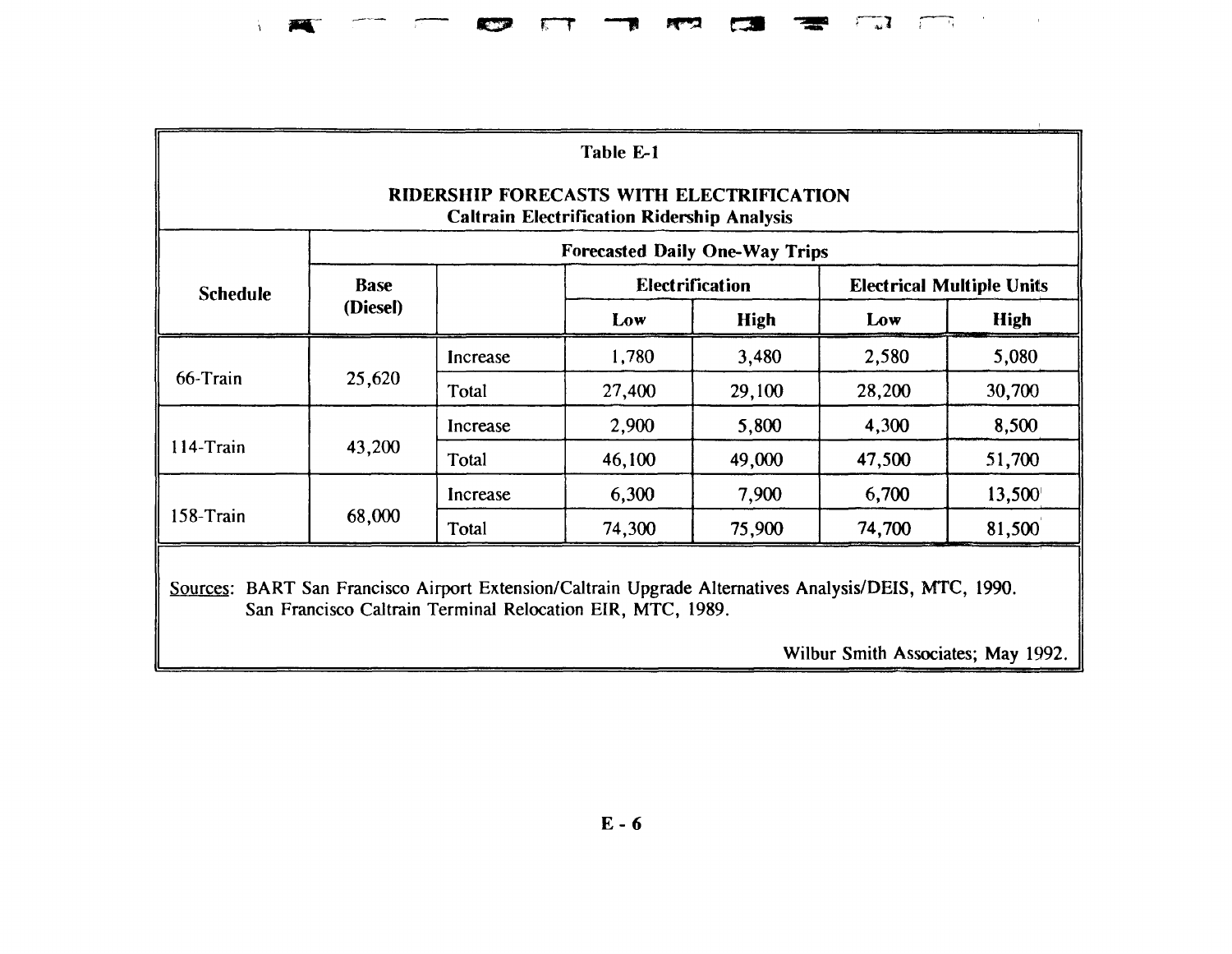currently used in the United States.

 $[$ 

À.

**FEE** 

[

l.

Ŀ

 $\int_0^{\infty}$ 

6

**PERSONAL PROPERTY** 

 $\lfloor$ 

 $\left(\begin{array}{c} 1 \ 1 \end{array}\right)$ 

:'

With locomotives, the simplest solution is direct replacement of all diesel locomotives with electric locomotives, using standard production off-the-shelf models, such as the 6000 hp AEM-7 or ALP-44, which are used in commuter service by New Jersey Transit, SEPTA in Philadelphia, and MARC in Maryland.

Motive power is only one aspect of the overall study of electrifying the CalTrain service, albeit an important one. From that perspective, some important conclusions can be drawn.

Electric motive power is superior to diesel power in the following ways:

- 1. For a vehicle with comparable horsepower, the electric vehicle has greater acceleration capabilities because it can draw on a nearly unlimited source of power from the traction power supply system on a short time basis, while a diesel vehicle is limited to the power which can be produced by the diesel engine and generator on board the vehicle. This results in the electrically powered train having a shorter over-the-road running time.
- 2. The cost of energy to operate the electrically powered train is considerably less than the cost of fuel oil for a diesel powered train. In addition, the diesel locomotive requires a large sump of lubricating oil and a large supply of treated cooling water for the diesel engine.
- 3. The diesel locomotives require a refuelling facility. Refuelling is an extra operation to be completed each day.
- 4. The diesel locomotive with its engine, assorted pumps, and radiators is a much more complicated machine to maintain than an electric locomotive or EMU car, which contains mostly static type equipment with some blowers for cooling. Diesel locomotives in passenger service require a major overhaul about every ten years, whereas electrically powered rolling stock requires much less maintenance over its life. Diesel locomotives in passenger service have a life expectancy of 25 years versus 35 years for electric locomotives.
- 5. Environmentally the electrically powered train is superior to the diesel powered train for the following reasons:
	- No pollution since there is no fuel burned on board the train.
	- Less noise, since the diesel engine which must operate at full throttle position (approximately 1000 rpm) on the road to generate head end power is replaced by mostly static components with some motor-driven blowers.

 $E - 7$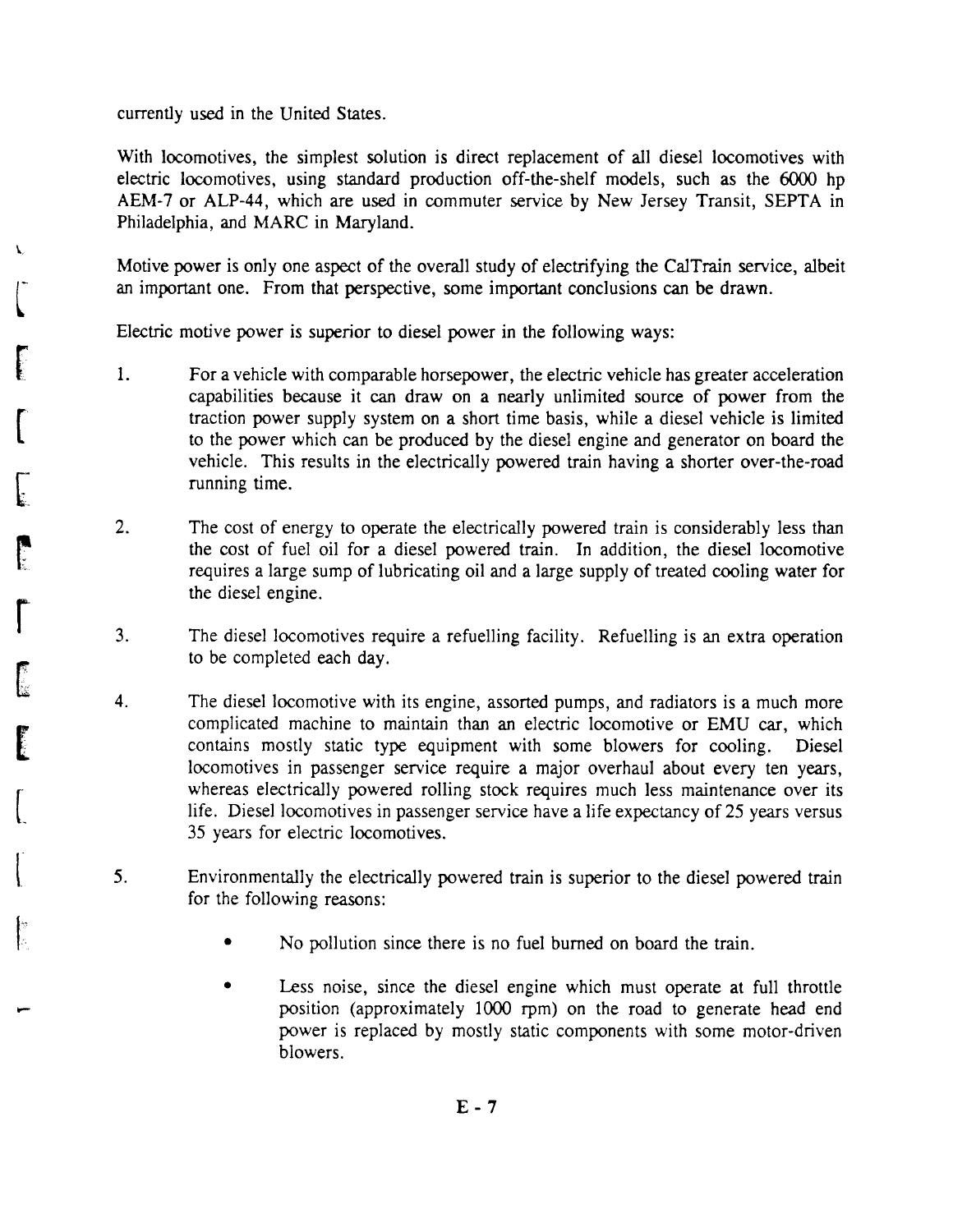- The leaking of diesel fuel/lubricating oil along the railroad right-of-way is eliminated.
- 6. The existing fleet of CalTrain gallery cars can continue to be used either by directly replacing the diesel locomotives with electric locomotives, or by replacing the locomotives and expanding the capacity of the fleet at the same time by procuring new California Car cab control cars built as electric power cars.

In comparing locomotives and EMU cars, EMUs can provide more flexibility of operations, in that they can more easily be made up into trains of varying size, including operation as singlecar trains for off-peak hours. However, each EMU must be maintained as frequently as a locomotive under current federal regulations. The increased flexibility of operations may be offset by the increased maintenance cost of an EMU fleet.

Replacement of the existing fleet of gallery cars with brand new EMU cars is probably not practical, considering the economic implications of the manner in which the existing fleet was purchased and then resold by Caltrans under Safe Harbor Leasing. In addition, maintenance of a fleet of EMU cars could be more costly than maintaining a fleet of no more than one half powered vehicles and the rest trailer cars.

The estimated cost of an electric locomotive is approximately \$4.5 million versus \$3.5 million for a California Car manufactured as an MPC; nearly twice as many MPCs would be required compared to electric locomotives for the 158 train scenario, because an MPC would have the performance capability of handling only one gallery car. Considering the difference in capital costs and maintenance costs for the entire fleet, it is recommended that the motive power for an electrified CalTrain be electric locomotives.

#### E. SELECTION OF ELECTRIFICATION TRACTION SYSTEM

F

 $\begin{bmatrix} 1 \\ 1 \end{bmatrix}$ 

 $\mathbf{f}$ 

**P** 

r

I

 $\bigl[$ 

 $\overline{\mathcal{L}}$ 

 $\mathbf{r}$ 

Although a variety of options for traction voltage, both alternating current (AC) and direct current (DC) do exist, budgetary economic analysis shows that 25 kV AC will be the most cost effective standard system for the Peninsula Corridor as described below. Table E-2 presents cost comparisons for standard electrification systems for a typical 50 mile double track corridor.

Compared to the DC schemes, the 25-kV system will have a lower number of electric traction power supply substations along the route with a minimum number of connections to the utility network, the smallest overhead contact system conductor sizes and the use of well-proven standard electrical equipment. A 25-kV AC system will have the lowest initial costs and annual maintenance costs and will not cause electrolytic corrosion of underground utilities (e.g. pipes and steel pilings, etc). However, this system may cause electromagnetic interference in trackside signaling and communications circuits, and adjacent telephone circuits, which will require mitigation. In the case of this commuter corridor, with many existing fibre optic communications circuits, and a signalling system due for renewal anyway, the costs of mitigation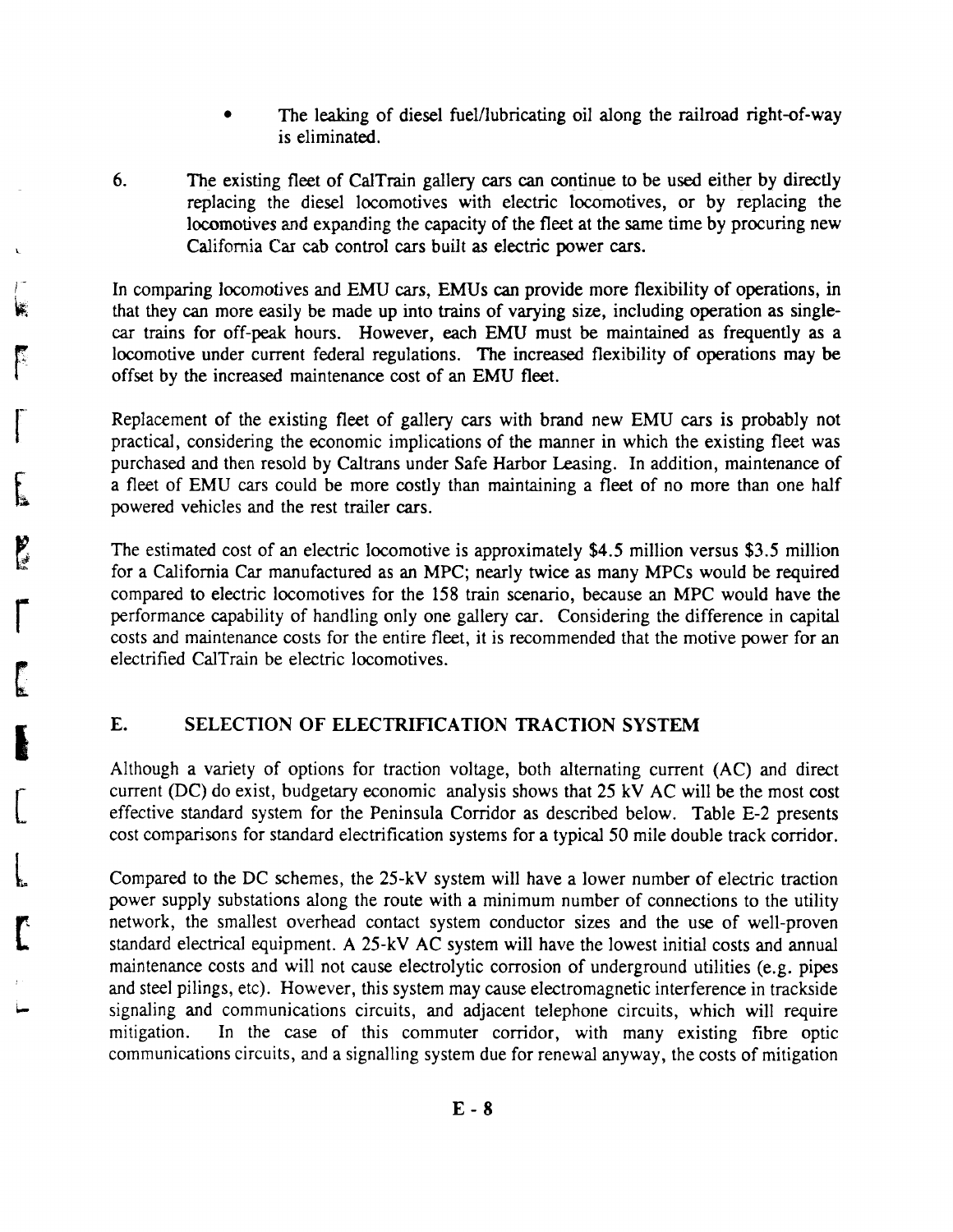#### TABLE E-2 BUDGETARY DIRECT COST COMPARISON OF STANDARD ELECTRIFICATION SYSTEMS FOR TYPICAL 50 MILES OF 2-TRACK ROUTE

| Standard System                              | 25kV AC                   | 1500 VDC                         | 600 VDC              | 600 VDC                |
|----------------------------------------------|---------------------------|----------------------------------|----------------------|------------------------|
| Configuration                                | Overhead                  | Overhead                         | Overhead             | Ground<br>Level        |
| Distribution System                          | Lightweight<br>Conductors | Heavy<br>Conductors              | Heavy<br>Conductors  | Third Rail             |
| Current Capacity (typical)                   | 600A                      | 1500A                            | 1800A                | 1800A                  |
| Substations (S/S) Size (typical)             | <b>20 MVA</b>             | 1 MW                             | 1 MW                 | 1 MW                   |
| Primary Supply Spacing (typical)             | 115 kV                    | 34.5 kV                          | 34.5 kV              | 34.5 kV                |
| Spacing (typical)                            | 20 miles                  | 3 miles                          | 1 mile               | 1 mile                 |
| Qty S/S in 50 miles of route                 | $\overline{\mathbf{3}}$   | 16                               | 50                   | 50                     |
| S/S Cost Each                                | \$2.2M                    | \$0.8M                           | \$0.5M               | \$0.5M                 |
| S/S Cost Total (a)                           | \$6.6M                    | \$12.8M                          | \$25M                | \$25M                  |
| STM in 50 miles of route                     | 105                       | 105                              | 105                  |                        |
| Cost of OCS per mile                         | \$400k                    | \$450k                           | \$500k               |                        |
| Cost of OCS Total (b)                        | \$42M                     | \$47.2M                          | \$52.5M              |                        |
| STM in 50 miles of route                     |                           |                                  |                      | 105                    |
| Cost of Third Rail per mile                  |                           |                                  |                      | \$600k                 |
| Cost of Third Rail Total<br>(b)              |                           |                                  |                      | \$63M                  |
| Total cost for 50m of route<br>$(a+b)$       | \$48.6M                   | \$60M                            | \$77.5M              | \$88M                  |
| Civil Modifications Allowance                | $$10M + \varnothing$      | \$10M<br>$+ \varnothing$         | $$10M + \varnothing$ | $$10M$ * $\varnothing$ |
| Electrical Installation Direct $Cost(a+b+c)$ | \$58.6MØØ                 | \$70<br>$\varnothing\varnothing$ | \$87.5M              | 88M\$                  |
| Cost Ratio                                   | $1.0$ (base)              | 1.2                              | 1.5                  | 1.5                    |

Legend:

**STM** Single track miles, including crossovers and sidings

\* Essential fencing allowance for public safety. Actual costs may be much more.

o Excludes tunnel work to accommodate double stack freight

- + Overhead clearance attainment for catenary, and provision of safety barriers on bridges.
- $\varnothing\varnothing$ Excluding motive power, signalling, communications and maintenance facility, design, construction protection, construction management, inflation, contingency and financing, and all owner costs.

i I ....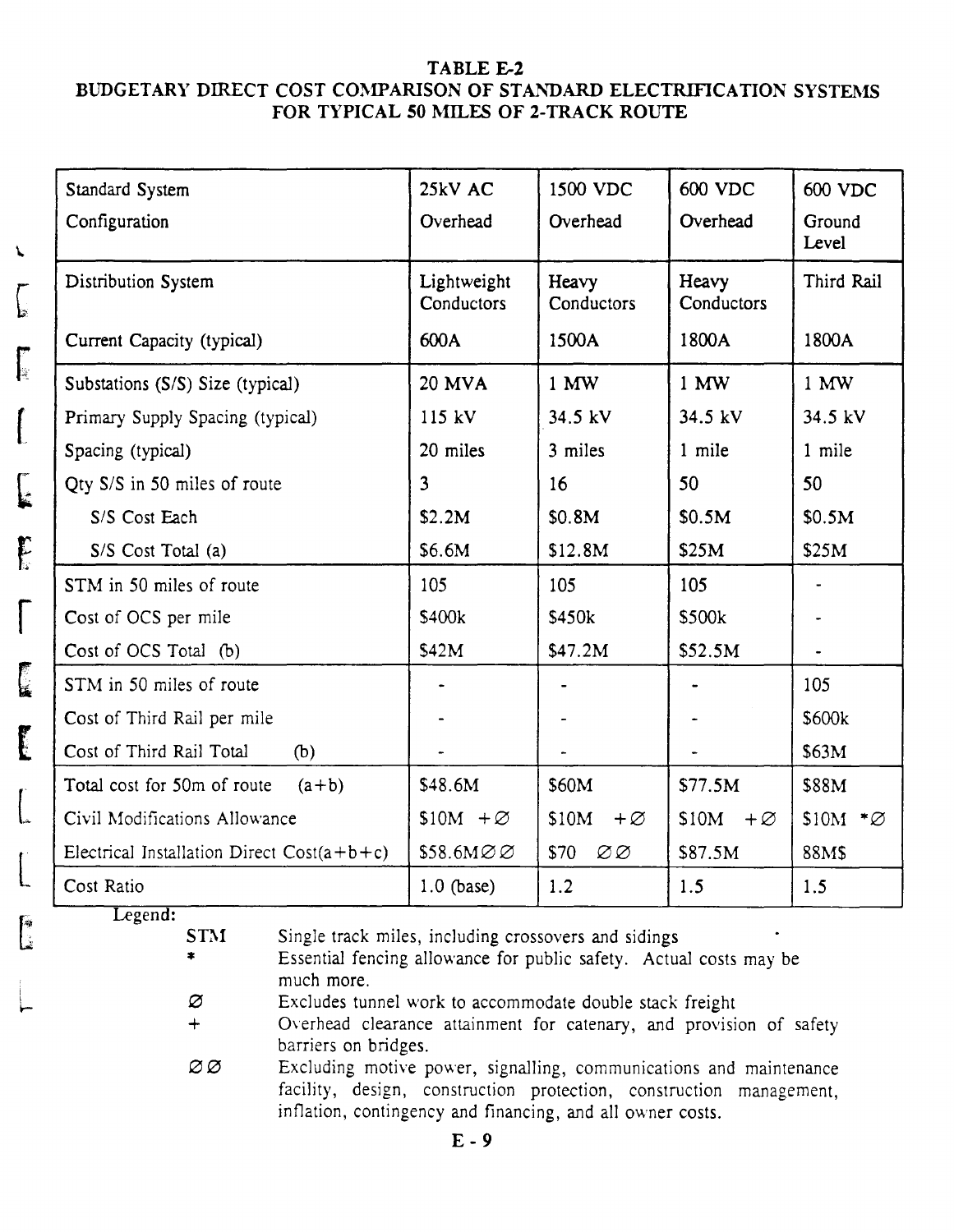are expected to be small compared to the overall cost of electrification.

With the level of service proposed for CalTrain, 25-kV substations would be typically spaced 15 to 30 miles apart depending upon the type of 25-kV system selected. This spacing allows for one substation to be out of service between two operating substations with no impact on train operations. The incoming primary power is readily obtained by taking supply from electric utilities at 34, 69 or 115 kV 3 phase and by means of transformers producing 25-kV single phase in CalTrain's own substations. These substations would have all the various protection isolation and monitoring features typical in traction power supply substations. PG  $\&$  E has indicated that a cursory review of the proposed traction power system discloses that power could probably be supplied to the proposed substations without major alteration to their existing facilities, except to construct an approximately one mile long transmission line as a feeder near Redwood City.

F. ENVIRONMENTAL EFFECTS

P<br>|第一

 $\begin{bmatrix} \phantom{-} \end{bmatrix}$ 

 $\begin{bmatrix} 1 & 1 \\ 1 & 1 \end{bmatrix}$ 

rl.· I

 $\int_0^1$ 

rI

L

Table E-3 presents a summary of environmental changes related to conversion of CalTrain from a diesel powered commute service to an electrified service.

One of the most significant impacts resulting from electrification of CalTrain would be the overall improvement in regional air quality, by eliminating the fumes and smoke from diesel locomotives (particularly nitrogen oxides - NOx) and attracting patrons to the service, thereby decreasing auto trips. The most substantial improvement would be the 1% decrease in regional NOx. Although seemingly small, this decrease is a significant air quality improvement because it results from the implementation of a single project. Air quality policies often stress the usefulness of many "one percent solutions" to attain air quality and replacing diesel locomotives with electrified rolling stock on CalTrain can effect just such an improvement. Locally, however, pollutant emissions around CalTrain stations would increase minimally as a result of more auto trips to station parking lots. Conversely, while autos will be forced to wait at grade crossings more often with the increase in the amount of trains operating, thus creating pollutant "hot spots", electrified trains with their faster acceleration will reduce the amount of time motorists are forced to wait while crossing gates are down compared to diesel powered trains.

Another significant impact is the reduction in noise from locomotives. The sound level of a diesel locomotive averages 87 dBA 100 feet from the locomotive versus 69 dBA for an electric locomotive. There will be some noise from substations - 40-50 dBA at 100 feet, but this can be mitigated by sound walls, or by placement of the substations in areas where there are no sensitive receptors.

An improvement in energy usage would result from electrifying CalTrain. Diesel locomotives are dependent entirely on fossil fuels. The operation of an electrified CalTrain will result in the conservation of between 550 and 1,318 million BTU of energy per day from #2 diesel oil. The significance of this savings lies in the fact that only a small amount of #2 diesel fuel can be refined from any given barrel of crude oil, a non-renewable source, and ultimately limited in supply. In contrast, electricity for CalTrain can be obtained from hydropower, solar, wind,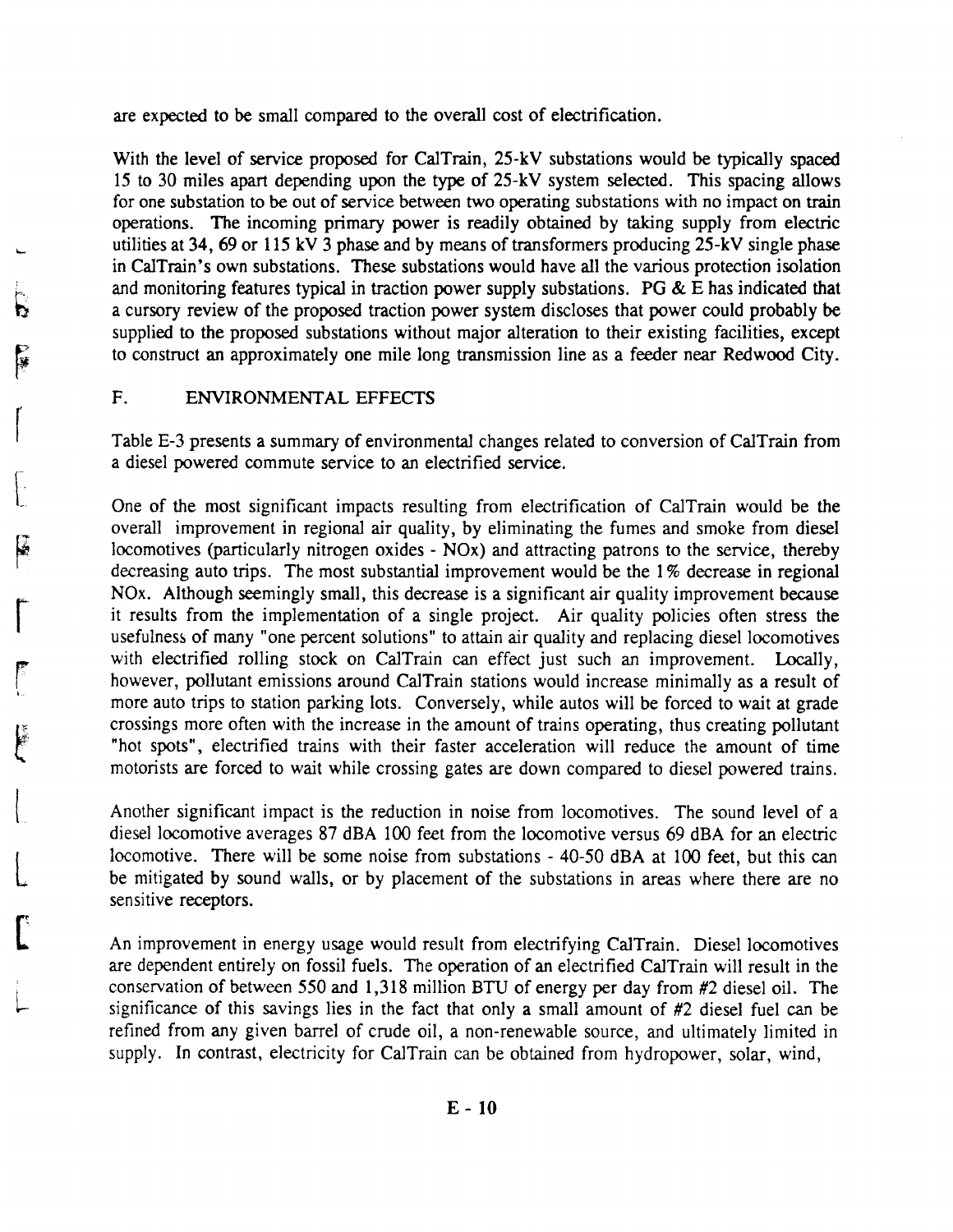#### TABLE E-3 SUMMARY OF ENVIRONMENTAL CHANGES DIESEL TO ELECTRIC

|                                              | Potential Change<br>from Diesel<br>to Electric <sup>(1)</sup> | Reason for Change                                                                 | Able to Mitigate<br>Potential- Change                                                                               |
|----------------------------------------------|---------------------------------------------------------------|-----------------------------------------------------------------------------------|---------------------------------------------------------------------------------------------------------------------|
| Air Quality                                  | $+ + +$                                                       | Diesel fuel to electric;<br>auto trips switching to<br>train trips.               |                                                                                                                     |
| <b>Noise</b>                                 |                                                               |                                                                                   |                                                                                                                     |
| Engine (noisiest<br>system source)           | $+ +$                                                         | Electric quieter<br>than diesel.                                                  |                                                                                                                     |
| Substations (in<br>immediate vicinity)       |                                                               | Minor new noise sources.                                                          | Yes; if required, sound<br>at a<br>sensitive<br><b>barriers</b><br>receptors or locate in less<br>sensitive area.   |
| <b>Visual Effects</b>                        |                                                               | Introduction of new<br>visual elements to<br>corridor                             | Yes; screening, simple/<br>uncluttered catenary<br>system and well designed<br>support poles<br>and<br>substations. |
| Electromagnetic Field<br>Hazard/Interference |                                                               |                                                                                   |                                                                                                                     |
| Hardwire Utility<br>Interference (EMI)       | $\overline{\phantom{a}}$                                      | Introduction of additional<br>electromagnetic field.                              | Yes; mitigate with<br>standard design techniques                                                                    |
| Appliance Interference -                     |                                                               | Introduction of additional<br>electromagnetic field.                              | Yes; mitigate with<br>standard design techniques                                                                    |
| Heightened Public<br>Concern                 |                                                               | Introduction of additional<br>electromagnetic field                               | Yes; public information<br>Campaign                                                                                 |
| Health Hazards                               | 2                                                             | Introduction of additional<br>electromagnetic field                               | Unknown                                                                                                             |
| Energy                                       |                                                               |                                                                                   |                                                                                                                     |
| Non-Renewable<br>Resource Depletion          | $+ + +$                                                       | Ability to use non-fossil<br>fuel energy source at electric<br>generating station |                                                                                                                     |

E - 11

 $\mathbf{r}$ 

L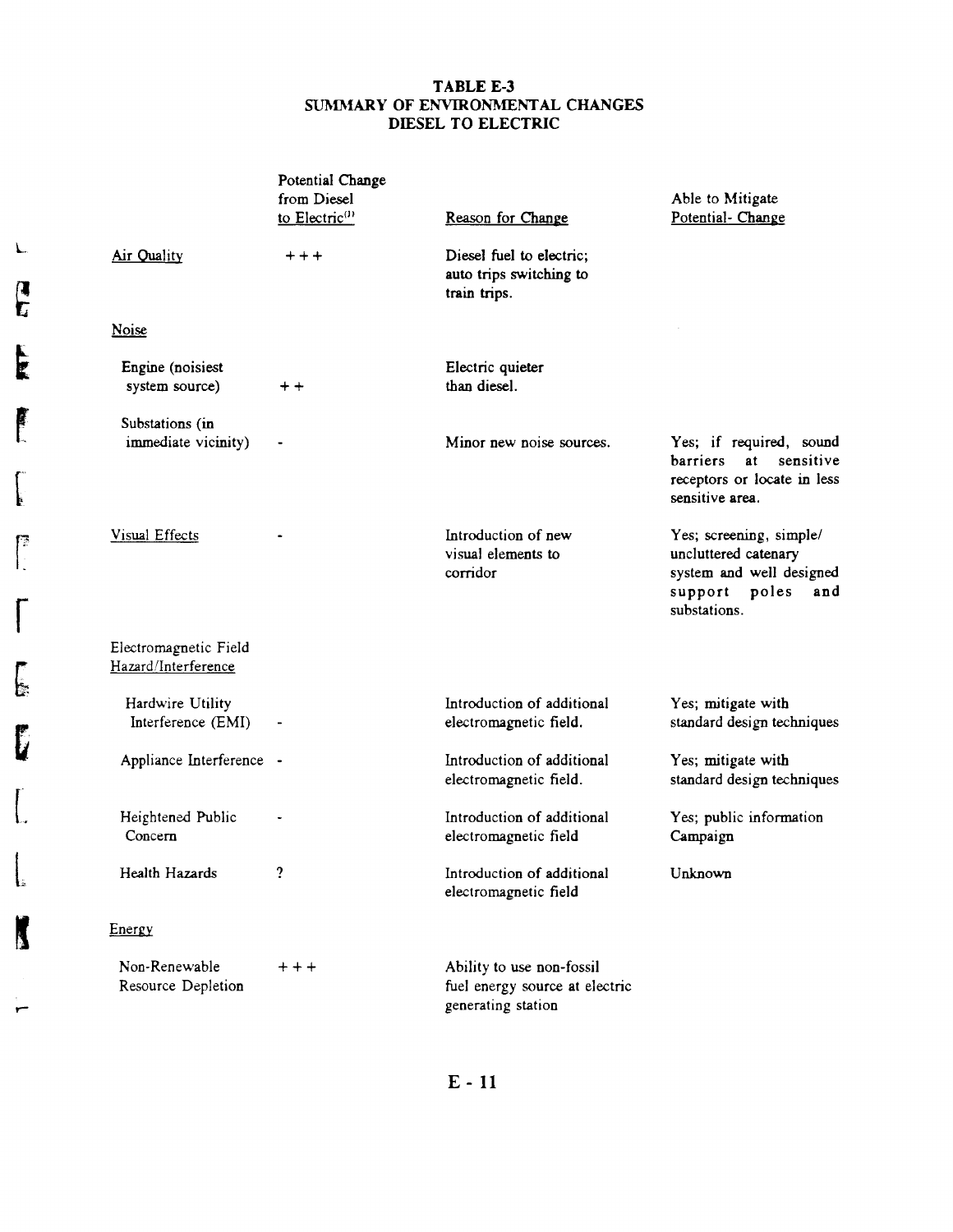#### TABLE E-3 (Continued)

#### SUMMARY OF ENVIRONMENTAL CHANGES DIESEL TO ELECTRIC

|                                                 | Potential Change<br>from Diesel<br>to Electric <sup>(1)</sup> | Reason for Change                                                    | Able to Mitigate<br>Potential - Change                                                                                                               |  |  |
|-------------------------------------------------|---------------------------------------------------------------|----------------------------------------------------------------------|------------------------------------------------------------------------------------------------------------------------------------------------------|--|--|
| Energy Use Efficiency                           | $\ddot{}$                                                     | Single point, larger<br>generating facilities<br>at electric sources |                                                                                                                                                      |  |  |
| <b>Public Safety Concerns</b>                   |                                                               | Introduction of new<br>electrical elements                           | Yes; "ground"<br>metallic apparatus, design<br>and<br>emergency<br>safety<br>standards that limit public<br>electrified<br>exposure<br>to<br>sources |  |  |
| Passenger Comfort Concerns                      | $\ddot{}$                                                     | Less noise, no fumes                                                 |                                                                                                                                                      |  |  |
| Circulation                                     |                                                               |                                                                      |                                                                                                                                                      |  |  |
| Grade Crossings                                 | $\,{}^+$                                                      | Slightly faster train speeds, less<br>traffic wait time at crossings |                                                                                                                                                      |  |  |
| Station (negligible-spread<br>over 26 stations) | $\mathbf 0$                                                   | Increased train ridership,<br>more autos to stations                 |                                                                                                                                                      |  |  |
| Construction (temporary)                        |                                                               | Introduction of construction<br>activities and equipment             | Yes; dust control,<br>acceptable/appropriate<br>work hours.                                                                                          |  |  |

(1) Electric includes both EMUs and electric locomotives.

#### Notes:

L

f l~

r

 $\int$ 

 $\sqrt{2}$ 

 $\mathbf{r}$ 

 $\prod_{i=1}^n$ 

 $\overline{\phantom{a}}$ 

..-

- $\begin{bmatrix} 1 & 1 \\ 1 & 1 \end{bmatrix}$ Potential positive change
	- Potential negative change
	- 0 No change/negligible
	- ? Unknown change; likely to be nominal when added to existing sources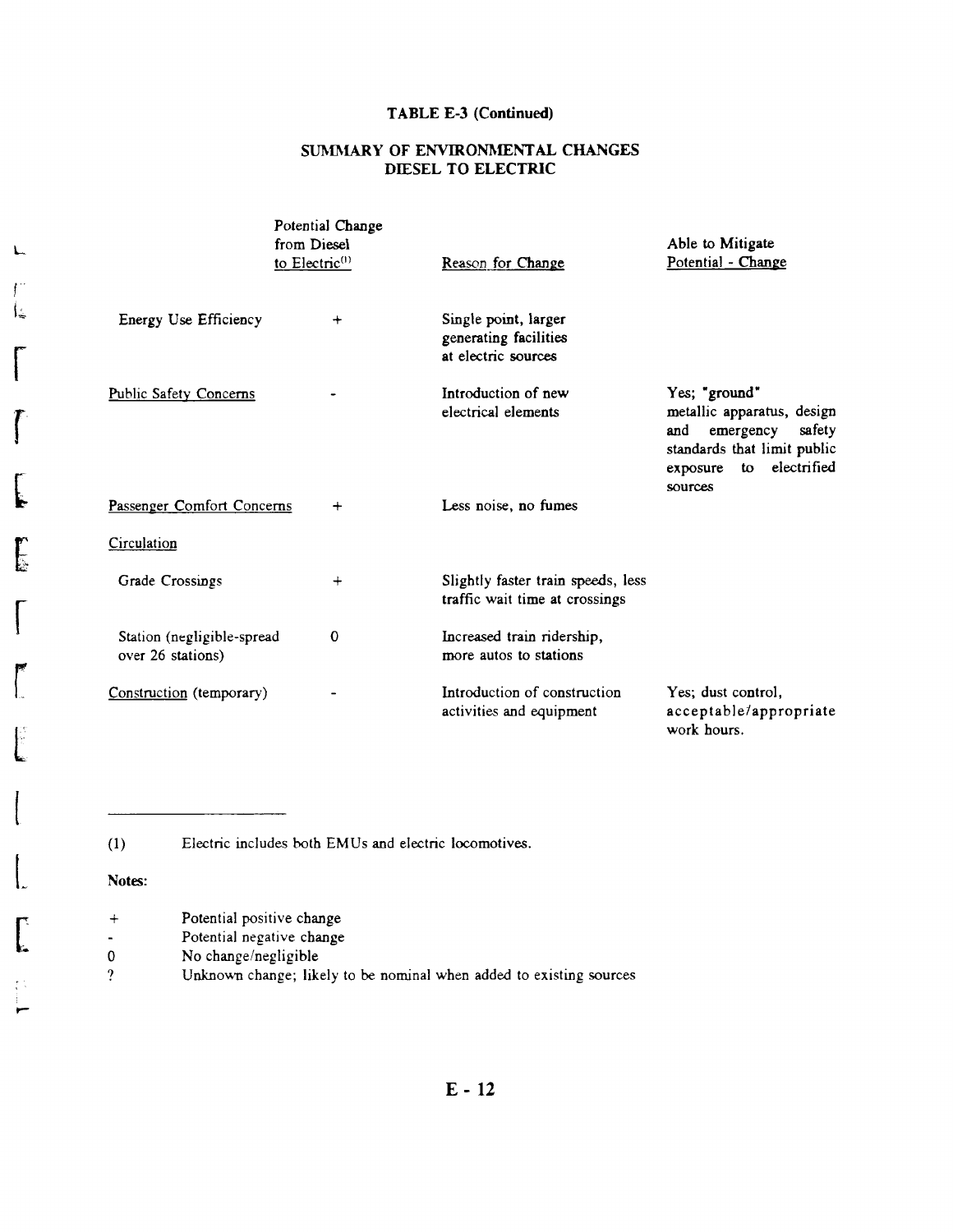geothermal, and nuclear fission sources as will as fossil fuels, such as coal or heavier petroleum fuels. In addition, generation of electricity in a central location and distributed to users is considered a more efficient utilization of energy.

Electrification may have modest negative impacts also. The catenary system associated with an 25-kV electrification system may be perceived as resulting in visual clutter, depending on the complexity of the network of wiring needed for the overhead catenary system, and the obtrusiveness of the catenary support poles and the substations. It is difficult to mitigate for the visual effects created by these wires. One possibility is to place trees and other vegetation at the edge of the right-of-way to screen the catenary wires from view, but only if this could be accomplished without interfering with train operations and maintenance.

The use of aesthetically pleasing support poles could help minimize their visual obtrusiveness. Although the prime concern in designing poles is making them strong enough to support the catenary wiring, a variety of different types of poles have been used in rail systems.

The traction power substation would typically be of a size approximately 60 feet by 80 feet to 100 by 150 feet depending on the supply voltage from the utility and be surrounded by a wall or fence 9 feet high. Some substation hardware can be placed into steel or brick buildings to conceal it. Substations can be completely hidden behind walls and trees, if so required.

25-kV AC electrical systems generate electromagnetic fields in the vicinity of all equipment carrying an electric current. Electromagnetic fields create electrical interference in communication and railroad signal cables that run parallel. This phenomenon is commonly known by its acronym, EMI (electromagnetic interference). There is also concern with potential interference with the operation of private appliances, such as TVs and radios. Some public concern recently has been focused on the suspected public health effects of these electromagnetic fields.

The strength of an electromagnetic field diminishes rapidly with increasing distance from the 25 kV source be it catenary or substation. Therefore, the extent of effects mentioned in this section will depend mainly on the distance of the affected person or cable from the equipment generating the field, in other words, those people and utilities within the near vicinity of the rail system within the PCS right-of-way. It is also possible that electromagnetic fields produced by an electrified rail system could affect electrical communications equipment outside the right-of-way.

EMI can be mitigated by the shielding of cables or by other proven techniques.

During the construction of facilities for use in the electrical operation of CalTrain, construction would occur at various sites along the CalTrain corridor. The required construction will include building up to four electric substations, placement of support poles (60-70 per mile) and the wiring of 120 miles of catenary; construction should take approximately 2 years. However, it should be noted that the length of time of actual construction activities at anyone location would be of a shorter duration.

.....

 $\int_{\Gamma}$ 

ι.

r

 $\int_0^1$ 

[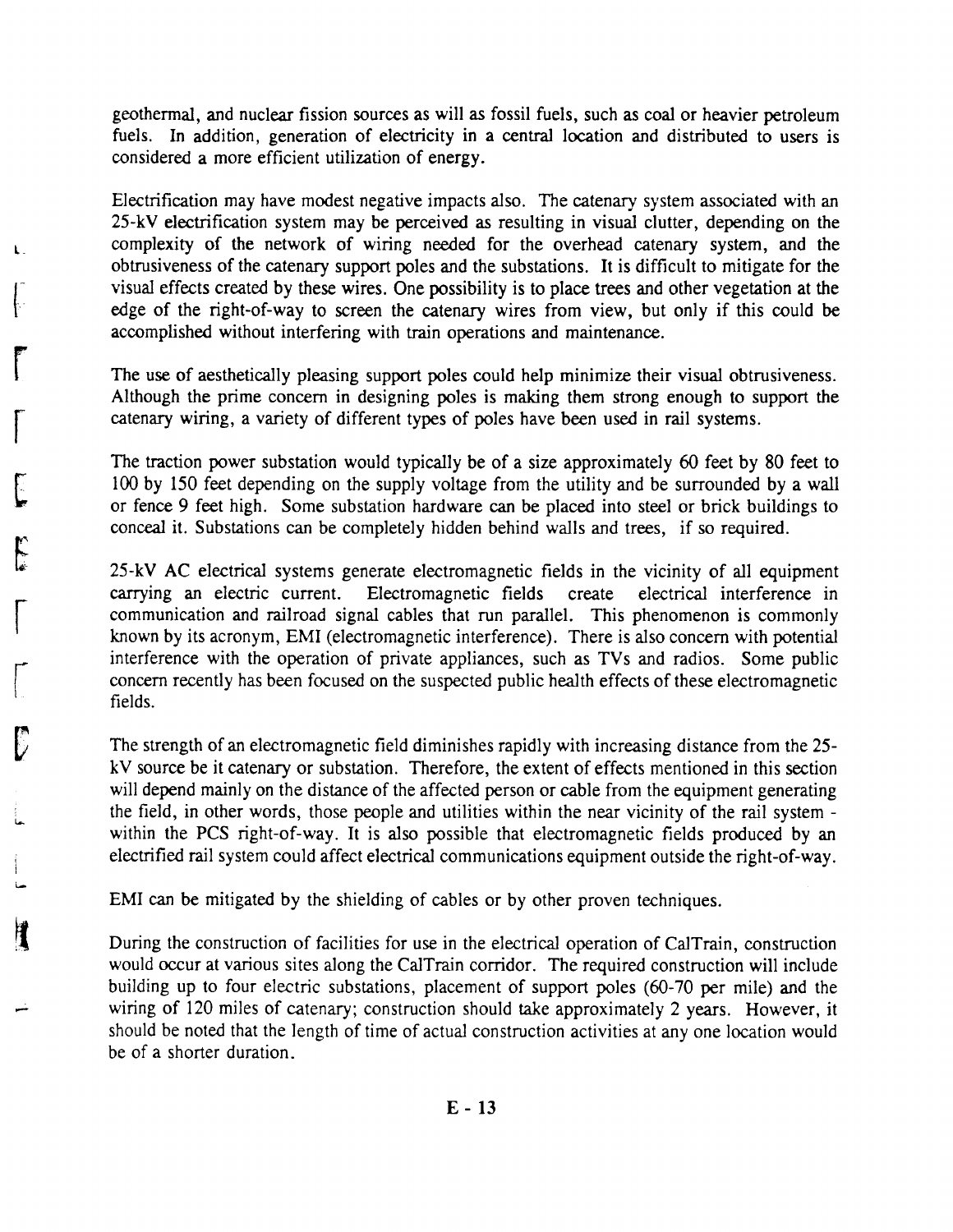During the construction period the following impacts may occur:

- Air pollutants may be emitted by construction equipment (assumed to be diesel), causing short-term degradation of air quality; possible mitigation measures are the use of electric construction equipment where feasible.
- Air-borne dust may be released at construction sites; dust could be minimized by frequent watering down exposed dirt or construction of temporary wind breaks.
- Short-term noise impacts may occur in the vicinity of construction sites; noise impacts can be minimized by limiting the hours of construction activity so as to affect the least number of people.
- Motor vehicle travel may be interrupted; this may be minimized by providing detours or publishing alternate travel routes in advance of construction beginning.

#### G. MAINTENANCE

In comparing the maintenance requirements of diesel powered and electric powered systems, for the purposes of this study, only the items of locomotive/MPC and gallery servicing, and maintenance of the electrification system need to be considered for costing. Other railroad maintenance requirements, such as permanent way maintenance, and signal/communications system maintenance, would be the same for diesel or electric traction, and are not included in this section of the study.

Less maintenance is required on electrified motive power than on a diesel locomotive. This is because much of the equipment on an electric locomotive or MPC, such as the transformer, rectifiers, inverters, etc. are static components compared to the diesel engine/alternator combination, fuel and lube oil pumps, etc. on a diesel locomotive. FRA regulations do require, however, the same level of periodic inspection for either type of vehicle.

Other commuter rail systems have found electrified rolling stock to provide more reliable operation, with a higher availability compared to diesel locomotives, particularly because there are fewer components to malfunction and because they do not have to be removed from service for fueling or to add engine cooling water.

An electrification system, however, with its overhead catenary system, substations, and supervisory control system, does entail an additional maintenance item not found on a diesel system. On the other hand an electrified service will not require a facility for diesel fuel storage and pumping equipment, lube oil tanks and the special safety requirements attendant to such facilities.

L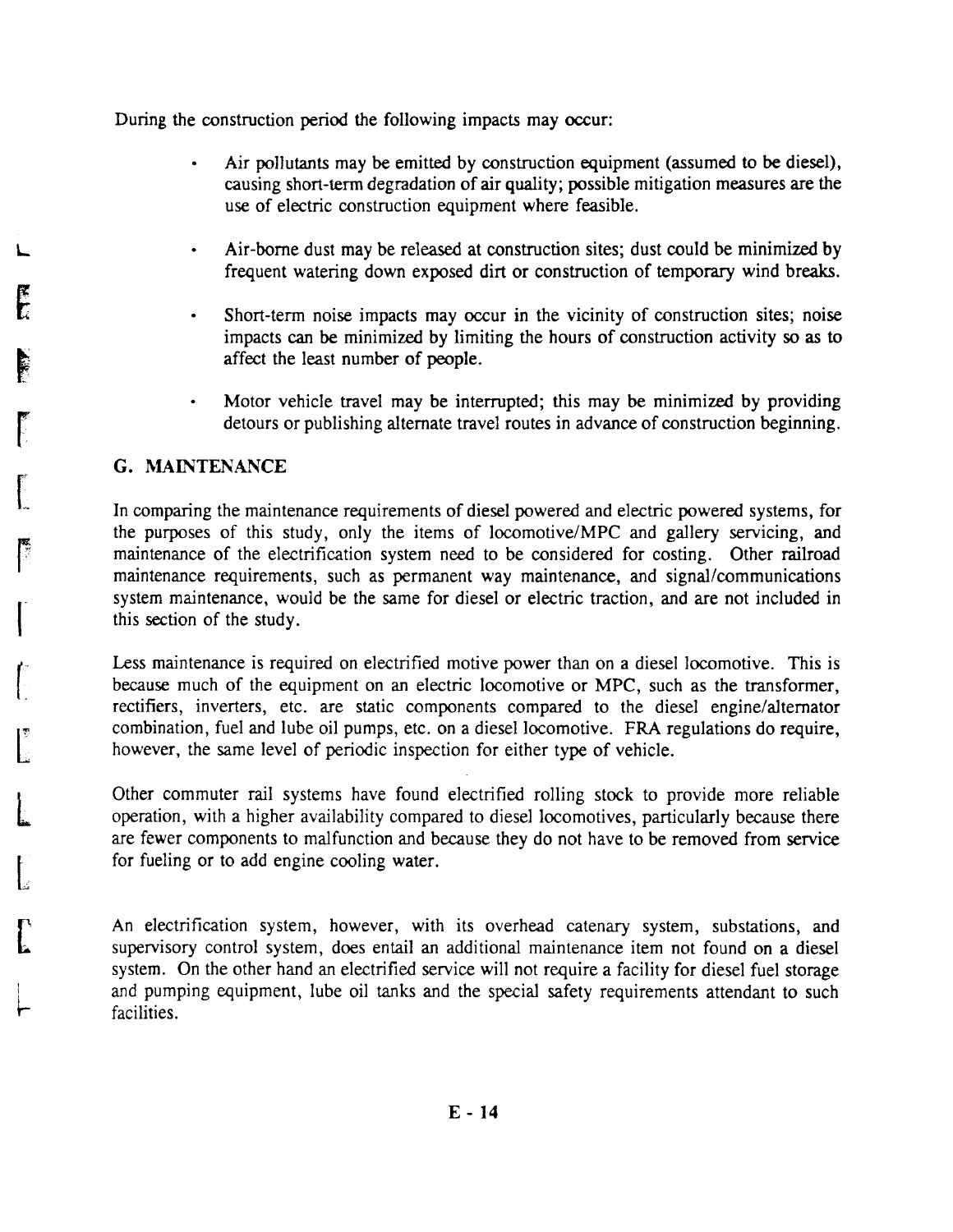#### H. ECONOMICS

Capital costs for each alternative were determined in a line item fashion. The unit cost, number of units and total cost for each cost item was determined. Engineering, design and contingency costs were also calculated by using a percentage of facility and equipment capital costs. Capital facilities and equipment needed for both dual mode and electric operations can be categorized as either vehicles, or alignment facilities.

An evaluation of capital costs for the two alternative electric modes indicates that electric locomotive capital costs are considerably less than EMT (using MPCs) costs. At a 66 train schedule, electric locomotive costs are approximately \$53 million less. The cost difference is \$89 million at the 114 train schedule and \$62 million at the 158 train schedule. The cost difference at the 158 train schedule is less, for the EMT fleet requirement is assumed to be the same at both the 114 and 158 train schedules because equipment utilization is increased with the more frequent schedules. A comparison of EMT and electric locomotive capital cost projections is presented in Tables E-4 and E-5.

Operating and maintenance (O&M) costs were also determined in a line item fashion. The analysis of O&M costs is based on spreadsheet cost models which calculate staffing requirements, labor costs and non-labor costs for the projected quantity of service supplied (e.g., peak vehicles, revenue vehicle-miles) and the physical size of the system (e.g., route-miles, number of stations). Separate cost models were developed for diesel/dual mode and electric operations.

Cost estimates for the 66-train schedules (diesel operations only) are based on the cost model developed from the Peninsula Corridor Joint Powers Board's (JPB) proposals for a 6O-train schedule. Dual mode cost estimates are based on a modified version of this cost model. The introduction of electric operations is anticipated to increase costs in three cost categories: Maintenance of Rail Lines; Maintenance of Service Equipment; and Power Costs.

Annual O&M costs for electric operations were estimated by developing a second cost model. This model is also a variation of the diesel cost model built from the JPB cost proposals, with modifications to account for electric operations. It differs from the dual mode cost model in that there are no costs associated with diesel operations.

Table E-6 presents a comparison of O&M costs for the alternative modes.

While estimated capital costs and O&M costs have been identified, a complete comparison of diesel/dual mode and electric costs cannot be made until potential farebox revenue is considered.

Passenger revenue has been projected by applying an average fare/passenger to the ridership projections for each alternative train schedule. The current average fare collected per passenger is \$1.56. For purposes of this analysis, it has been assumed that the average trip length will

[

**c** 

[

r

r~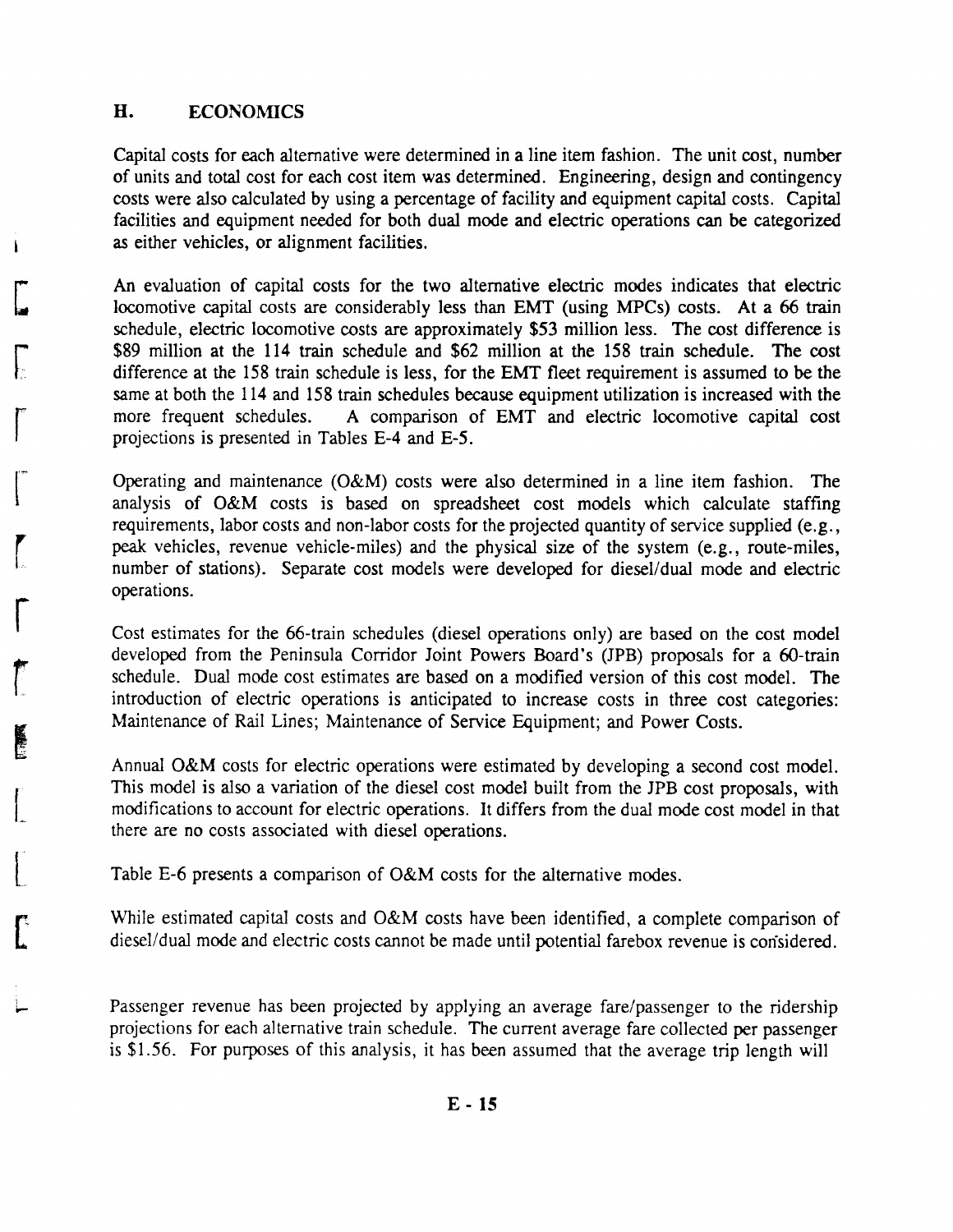### TABLE E-4<br>CAPITAL COST ESTIMATES FOR ELECTRIC<br>EMT OPERATIONS (In \$1,000s) - WITH ELECTRIFICATION TO GILROY

|                              |           |                    | 66 Train Schedule |             | 114 Train Schedule |             | 158 Train Schedule |             |
|------------------------------|-----------|--------------------|-------------------|-------------|--------------------|-------------|--------------------|-------------|
|                              | Unit      |                    |                   | Cost        |                    | Cost        |                    | Cost        |
| <b>Cost Item</b>             | Cost      | Unit               | <b>Units</b>      | (\$1,000s)  | <b>Units</b>       | (\$1,000s)  | <b>Units</b>       | (\$1,000s)  |
| <b>Alignment Costs</b>       |           |                    |                   |             |                    |             |                    |             |
| 4th to 25th St.              |           |                    |                   |             |                    |             |                    | (1, 2)      |
| <b>Catenary System</b>       | \$400     | <b>Track Mile</b>  | 3.8               | \$1,520     | 0.0                | \$0         | 0.0                | \$0         |
| <b>Bridge Fencing</b>        | \$100     | Bridge             | 3                 | \$300       | $\bf{0}$           | \$0         | $\mathbf o$        | \$0         |
| Subtotal                     |           |                    |                   | \$1,820     |                    | \$0         |                    | \$0         |
| 25th St. to Lick             |           |                    |                   |             |                    |             |                    |             |
| <b>Substations</b>           | \$2,200   | Substat.           | 3                 | \$6,600     | 3                  | \$6,600     | 3                  | \$6,600     |
| <b>Catenary System</b>       | \$400     | <b>Track Mile</b>  | 99.0              | \$39,600    | 99.0               | \$39,600    | 99.0               | \$39,600    |
| <b>Bridge Fencing</b>        | \$100     | Bridge             | 35                | \$3,500     | 35                 | \$3,500     | 35                 | \$3,500     |
| <b>Bridge Supports</b>       | \$60      | <b>Bridge</b>      | $\mathbf{1}$      | \$60        | 1                  | \$60        | 1                  | \$60        |
| Subtotal                     |           |                    |                   | \$49,760    |                    | \$49,760    |                    | \$49,760    |
| <b>Lick to Gilroy</b>        |           |                    |                   |             |                    |             |                    |             |
| <b>Substations</b>           | \$2,200   | Substat.           |                   |             | $\mathbf{1}$       | \$2 200     | $\mathbf{1}$       | \$2,200     |
| <b>Catenary System</b>       | \$400     | <b>Track Mile</b>  |                   |             | 25.4               | \$10,160    | 25.4               | \$10,160    |
| <b>Bridge Fencing</b>        | \$100     | <b>Bridge</b>      |                   |             | 2                  | \$200       | 2                  | \$200       |
| Subtotal                     |           |                    |                   |             |                    | \$12,560    |                    | \$12,560    |
| Add-On Costs                 |           |                    |                   |             |                    |             |                    |             |
| Engineering/Design           | 15.0%     | <b>Const. Cost</b> |                   | \$7,740     |                    | \$9,350     |                    | \$9,350     |
| Contingency                  | 40.0%     | <b>Total Cost</b>  |                   | \$23,730    |                    | \$28,670    |                    | \$28,670    |
| Right-of-Way                 | n/a       | n/a                |                   | \$0         |                    | \$0         |                    | \$0(3)      |
| <b>Total Alignment Costs</b> |           |                    |                   | \$83,050    |                    | \$100,340   |                    | \$100,340   |
| <b>Vehicles</b>              |           |                    |                   |             |                    |             |                    |             |
| EMT's                        | \$3,500   | Vehicle            | 46                | \$161,000   | 61                 | \$213,500   | 61                 | \$213,500   |
| <b>TOTAL COST:</b>           |           |                    |                   | \$244,050   |                    | \$313,840   |                    | \$313,840   |
| <b>Credits</b>               |           |                    |                   |             |                    |             |                    |             |
| <b>Locomotive Resales</b>    | (\$1,500) | Vehicle            | 20                | ( \$30,000] | 20                 | ( \$30,000] | 20                 | ( \$30,000) |
| Pass. Car Resales            | (\$1,000) | Vehicle            | 27                | ( \$27,000) | 12                 | (\$12,000)  | 12                 | (\$12,000)  |
| Subtotal                     |           |                    |                   | ( \$57,000) |                    | (\$42,000)  |                    | (\$42,000)  |
| <b>NET COST:</b>             |           |                    |                   | \$187,050   |                    | \$271,840   |                    | \$271,840   |

**NOTES:** 

Capital costs associated with the extension to 2nd/Market are not included.  $(1)$ 

 $(2)$ For 66 train schedule, costs reflect 4th/Townsend to 25th Street and no Gilroy service.

Substations and other improvements are assumed to be located on JPB right-of-way.  $E = 16$  $(3)$ 

 $(4)$ Costs are in 1993 dollars.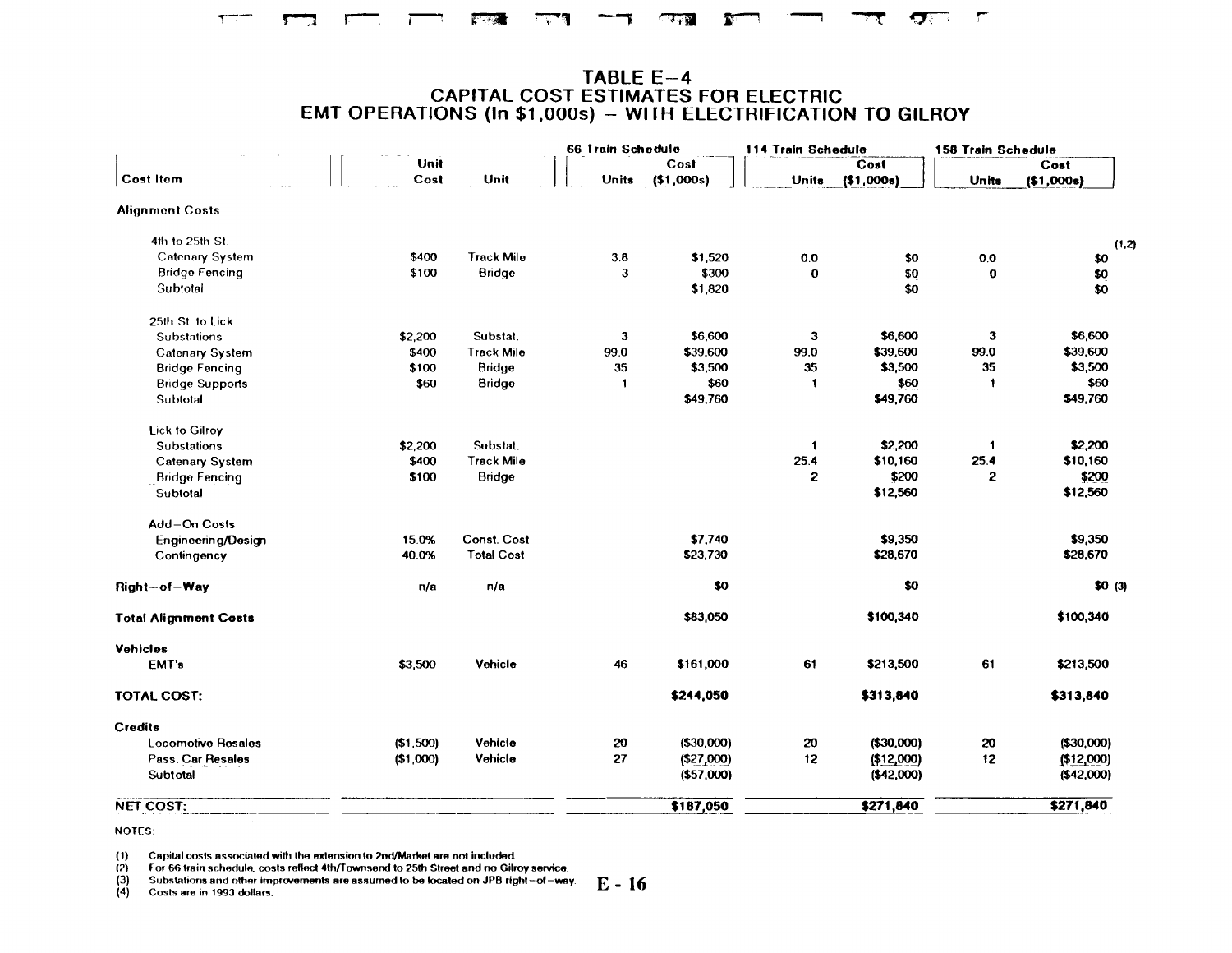#### $\mathbf{T}$ **KILLER** سيستع  $\mathbf{F}$

## TABLE E-5<br>CAPITAL COST ESTIMATES FOR<br>ELECTRIC LOCOMOTIVE OPERATIONS (In \$1,000s) –<br>WITH ELECTRIFICATION TO GILROY

|                              |              |                    | 66 Train Schedule |                    | 114 Train Schedule |                  | 158 Train Schedule |                  |
|------------------------------|--------------|--------------------|-------------------|--------------------|--------------------|------------------|--------------------|------------------|
| <b>Cost Item</b>             | Unit<br>Cost | Unit               | <b>Units</b>      | Cost<br>(\$1,000s) | <b>Units</b>       | Cost<br>(1,000s) | <b>Units</b>       | Cost<br>(1,000s) |
| <b>Alignment Costs</b>       |              |                    |                   |                    |                    |                  |                    |                  |
| 4th to 25th St.              |              |                    |                   |                    |                    |                  |                    | (1,2)            |
| <b>Catenary System</b>       | \$400        | <b>Track Mile</b>  | 3.8               | \$1,520            | 0.0                | \$0              | $0.0\,$            | \$0              |
| <b>Bridge Fencing</b>        | \$100        | <b>Bridge</b>      | $\mathbf{3}$      | \$300              | $\mathbf 0$        | \$0              | $\mathbf 0$        | $$0$             |
| Subtotal                     |              |                    |                   | \$1,820            |                    | \$0              |                    | \$0              |
| 25th St. to Lick             |              |                    |                   |                    |                    |                  |                    |                  |
| <b>Substations</b>           | \$2,200      | Substat.           | 3                 | \$6,600            | 3                  | \$6,600          | 3                  | \$6,600          |
| <b>Catenary System</b>       | \$400        | <b>Track Mile</b>  | 99.0              | \$39,600           | 99.0               | \$39,600         | 99.0               | \$39,600         |
| <b>Bridge Fencing</b>        | \$100        | Bridge             | 35                | \$3,500            | 35                 | \$3,500          | 35                 | \$3,500          |
| <b>Bridge Supports</b>       | \$60         | <b>Bridge</b>      | $\mathbf{1}$      | \$60               | $\blacksquare$     | \$60             | $\mathbf{1}$       | \$60             |
| Subtotal                     |              |                    |                   | \$49,760           |                    | \$49,760         |                    | \$49,760         |
| Lick to Gilroy               |              |                    |                   |                    |                    |                  |                    |                  |
| <b>Substations</b>           | \$2,200      | Substat.           |                   |                    | $\mathbf{1}$       | \$2,200          | $\mathbf{1}$       | \$2,200          |
| <b>Catenary System</b>       | \$400        | <b>Track Mile</b>  |                   |                    | 25.4               | \$10,160         | 25.4               | \$10,160         |
| <b>Bridge Fencing</b>        | \$100        | Bridge             |                   |                    | $\mathbf{z}$       | \$200            | $\mathbf{z}$       | \$200            |
| Subtotal                     |              |                    |                   |                    |                    | \$12,560         |                    | \$12,560         |
| Add-On Costs                 |              |                    |                   |                    |                    |                  |                    |                  |
| Engineering/Design           | 15.0%        | <b>Const. Cost</b> |                   | \$7,740            |                    | \$9,350          |                    | \$9,350          |
| Contingency                  | 40.0%        | <b>Total Cost</b>  |                   | \$23,730           |                    | \$28,670         |                    | \$28,670         |
| Right-of-Way                 | n/a          | n/a                |                   | \$0                |                    | \$0              |                    | \$0(3)           |
| <b>Total Alignment Costs</b> |              |                    |                   | \$83,050           |                    | \$100,340        |                    | \$100,340        |
| <b>Vehicles</b>              |              |                    |                   |                    |                    |                  |                    |                  |
| Locomotives                  | \$4,500      | Vehicle            | 18                | \$81,000           | 25                 | \$112,500        | 31                 | \$139,500        |
| <b>TOTAL COST:</b>           |              |                    |                   | \$164,050          |                    | \$212,840        |                    | \$239,840        |
| <b>Credits</b>               |              |                    |                   |                    |                    |                  |                    |                  |
| Locomotive Resales           | (\$1,500)    | Vehicle            | 20                | ( \$30,000]        | 20                 | ( \$30,000)      | 20                 | (\$30,000)       |
| <b>NET COST:</b>             |              |                    |                   | \$134,000          |                    | \$182,840        |                    | \$209,840        |

NOTES:

 $(1)$ Capital costs associated with the extension to 2nd/Market are not included

For 66 train schedule, costs reflect 4th/Townsend to 25th Street and no Gilroy service.  $(2)$ 

Substations and other improvements are assumed to be located on JPB right-of-way.  $(3)$ 

 $(4)$ Costs are in 1993 dollars.  $E - 17$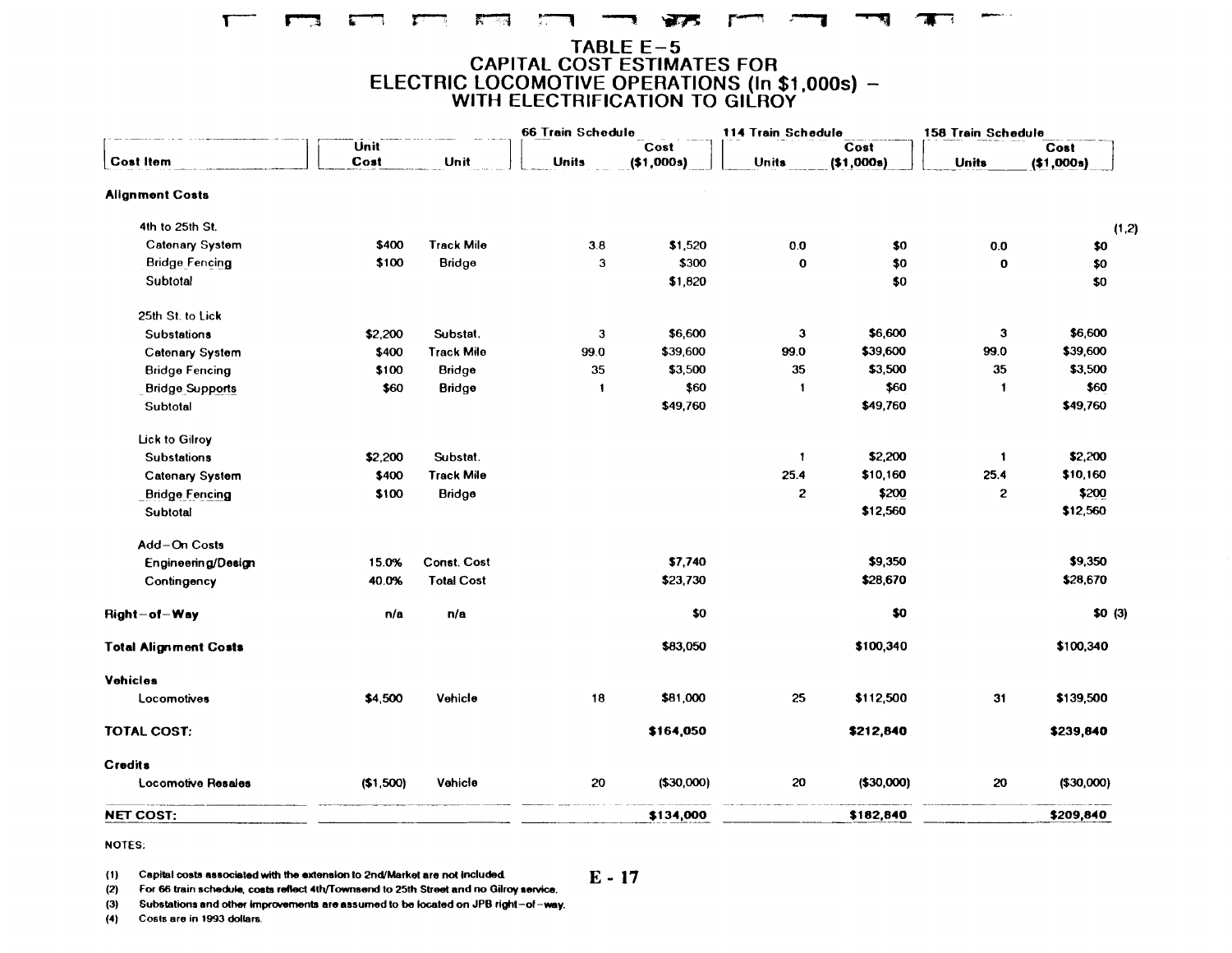| Train           | Operation          | Cost       | Cost     | Cost   |
|-----------------|--------------------|------------|----------|--------|
| <b>Schedule</b> | Mode               | (\$1,000s) | Tr. Hour | Pass.  |
| 66              | <b>Diesel</b>      | \$41,533   | \$1,353  | \$5.07 |
|                 | Electric to Tamien | \$42,157   | \$1,373  | \$4.66 |
| 114             | Dual Mode          | \$67,101   | \$1,190  | \$4.86 |
|                 | Electric to Gilroy | \$64,392   | \$1,142  | \$4.23 |
|                 | Electric to Tamien | \$64,839   | \$1,150  | \$4.26 |
| 158             | Dual Mode          | \$92,273   | \$1,189  | \$4.24 |
|                 | Electric to Gilroy | \$86,389   | \$1,113  | \$3.60 |
|                 | Electric to Tamien | \$86,847   | \$1,119  | \$3.61 |

#### TABLE E-6 COMPARISON OF ANNUAL O&M COSTS FOR ALTERNATIVE MODES

Notes:

(1) All costs in 1993 dollars.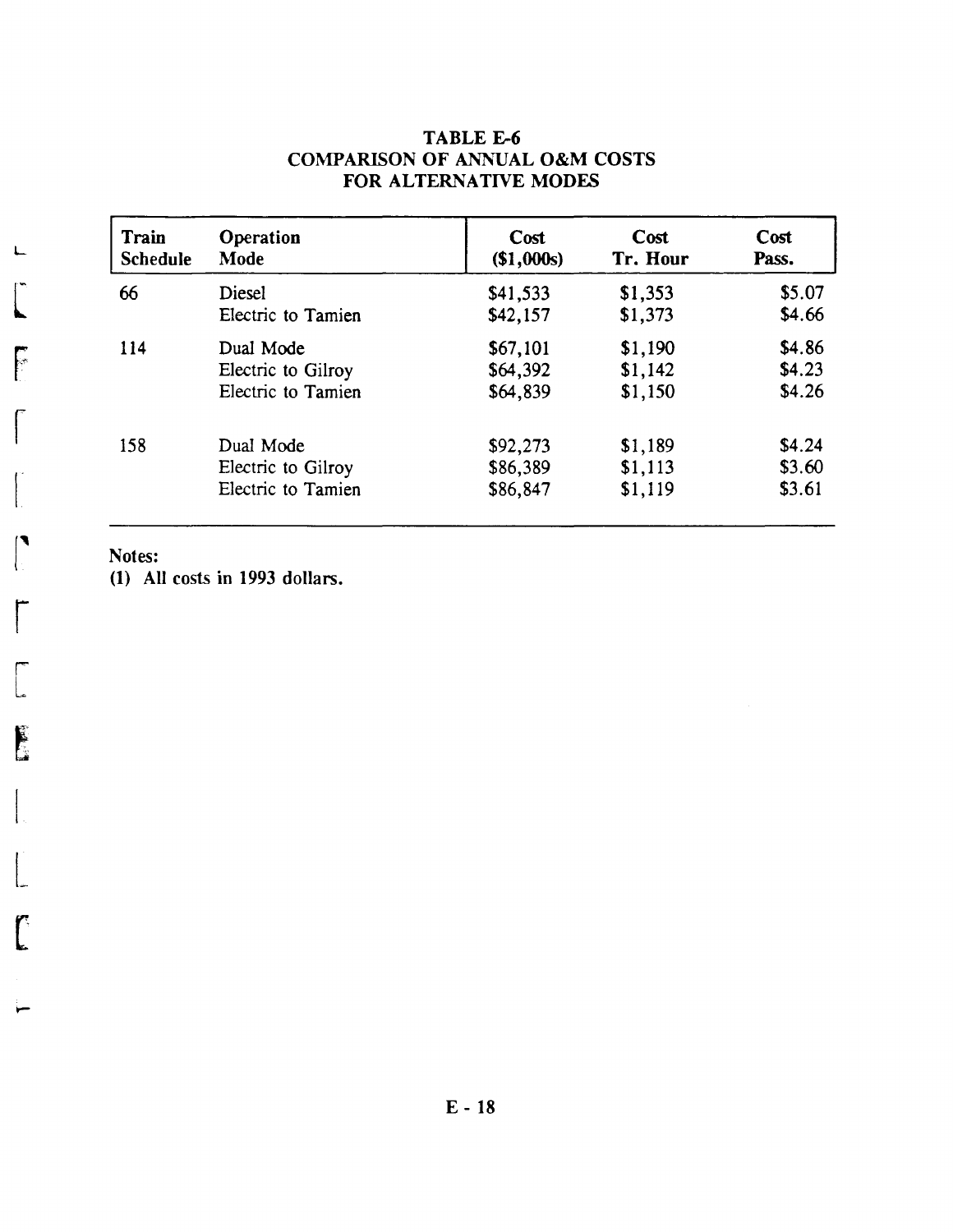remain similar to today's average trip length, thus resulting in the current average fare per passenger.

Ridership under electric operations is anticipated to be slightly higher than ridership under diesel operations due to slightly improved travel times. When applied to the average fare per passenger, annual passenger revenue projections are as follows:

| Train<br><b>Schedule</b> | Diesel/Dual Mode<br>Electric<br>Ridership<br>Ridership |            | <b>Diesel/Dual Mode</b><br><b>Revenue</b> | Electric<br>Revenue |  |
|--------------------------|--------------------------------------------------------|------------|-------------------------------------------|---------------------|--|
| 66                       | 8,200,000                                              | 9,040,000  | \$12,792,000                              | \$14,102,000        |  |
| 114                      | 13,820,000                                             | 15,220,000 | \$21,559,000                              | \$23,743,000        |  |
| 158                      | 21,760,000                                             | 24,030,000 | \$33,946,000                              | \$37,487,000        |  |

It is important to note that the above revenue projections assume the same annual ridership for both electric operating scenarios (Gilroy versus Lick electrification).

The cost effectiveness of electric operations was measured by evaluating the net cost associated with each alternative train schedule and mode of operation. Annual operating costs were added to annualized capital costs to arrive at total annualized costs. Passenger revenue was then subtracted from the total cost to arrive at the net cost. This methodology is used by the Federal Transit Administration (PTA) as a measure of cost-effectiveness in Alternative Analyses and other planning reports. Because capital funding is more obtainable than operating subsidies, net costs were also calculated without annualized capital costs. Table £-7 presents the annualized net cost associated with each alternative.

Costs associated with the 66 train schedule under electrified operations are anticipated to be \$13.6 to \$14.4 million higher than costs associated with diesel operations, depending on the electrification scenario. The difference in costs for the 114 train schedule ranges from \$1.6 to \$2.3 million, depending on the electrification scenario. At the 158 train schedule, annualized costs for electric operations are \$3.1 to \$3.8 million less than costs for dual mode operations. A comparison of net costs for each train schedule and mode of operation is illustrated in Figure £-3. This figure illustrates two important findings: a) at the 114 train schedule, the net cost for all three operating scenarios is within \$2.5 million); and b) total costs for track electrification to Lick is slightly less than total costs for electrification to Gilroy (approximately \$750,000).

The cost effectiveness evaluation is significantly different when annualized capital costs are not included. At the 66 train level of service, diesel operations are \$0.7 to \$1.0 million more than costs for either electrification scenario. The cost savings at the 114 train level are \$4.5 to \$4.9 million, depending on the electrification scenario. The cost savings at the 158 train level are \$9.0 to \$9.4 million. Figure £-4 illustrates the cost savings obtained by electrification, should capital costs not be included as an annualized cost. Over 80 percent of the O&M cost savings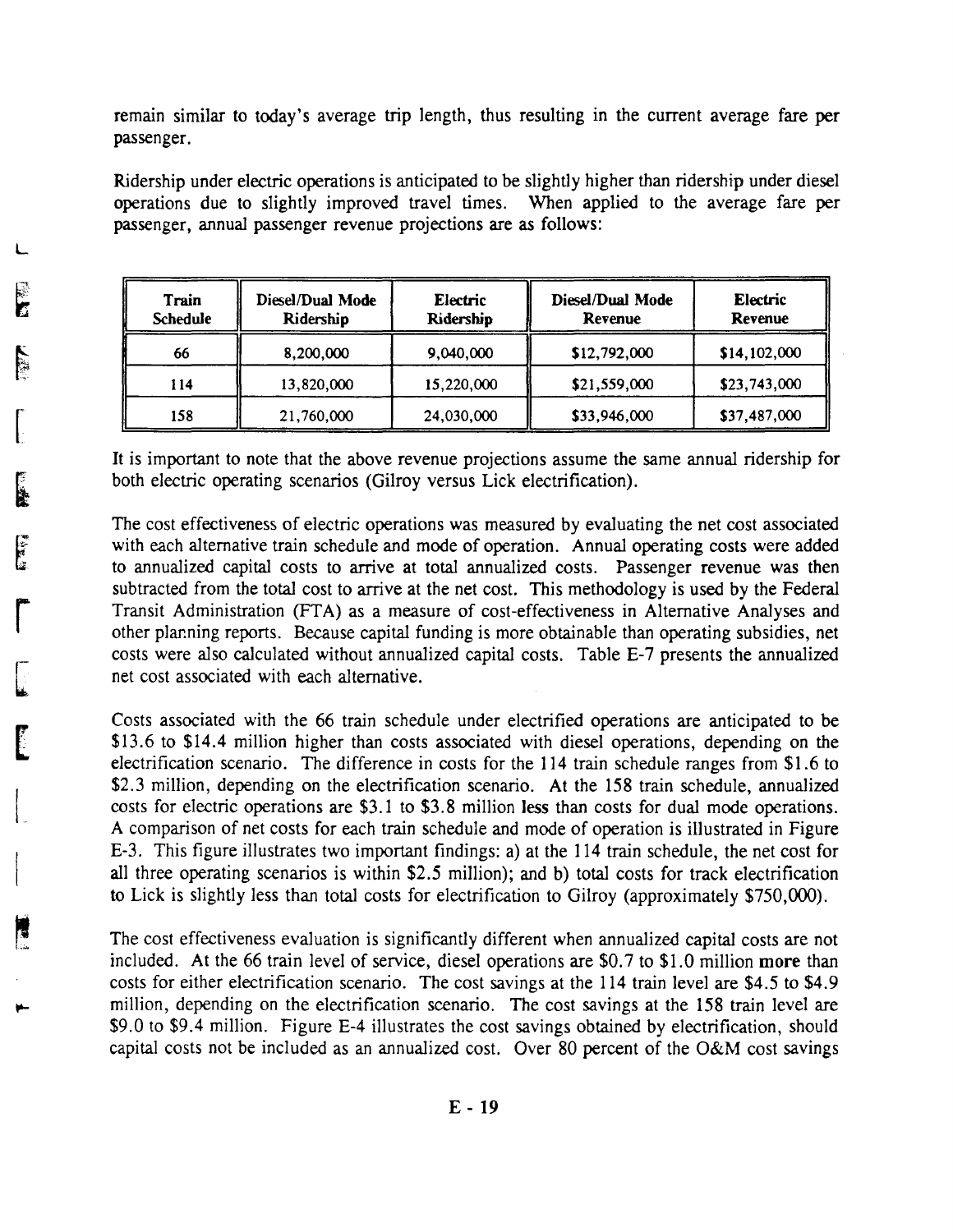#### TABLE  $E - 7$ NET COSTS FOR DIESEL (DUAL MODE) AND ELECTRIC OPERATIONS (In \$1,OOOs)

| <b>Train</b><br>Schedule Mode | Operation                 | Annual<br>O&M<br><b>Costs</b> | Annual<br>Capital<br><b>Costs</b> | Total<br><b>Costs</b> | Pass.<br><b>Revenuel</b> | incl. Annl. w/o Annl. | <b>Net Cost Net Cost</b><br>Cap. Cost Cap. Cost |
|-------------------------------|---------------------------|-------------------------------|-----------------------------------|-----------------------|--------------------------|-----------------------|-------------------------------------------------|
| 66                            | <b>Diesel</b>             | \$41,533                      | 80                                | \$41,533              | \$12,792                 | \$28,741              | \$28,741                                        |
|                               | Electric to Lick          | \$42,157                      | \$14,250                          | \$56,407              | \$14,102                 | \$42,305              | \$28,055                                        |
| 114                           | Dual Mode                 | \$67,101                      | \$11,210                          | \$78,311              | \$21,559                 | \$56,752              | \$45,542                                        |
|                               | <b>Electric to Gilroy</b> | \$64,392                      | \$18,370                          | \$82,762              | \$23,743                 | \$59,019              | \$40,649                                        |
|                               | Electric to Lick          | \$64,839                      | \$17,210                          | \$82,049              | \$23,743                 | \$58,306              | \$41,096                                        |
| 158                           | Dual Mode                 | \$92,273                      |                                   | \$14,840 \$107,113    | \$33,946                 | \$73,167              | \$58,327                                        |
|                               | <b>Electric to Gilroy</b> | \$86,389                      |                                   | \$21,160 \$107,549    | \$37,487                 | \$70,062              | \$48,902                                        |
|                               | Electric to Lick          | \$86,847                      |                                   | \$20,000 \$106,847    | \$37,487                 | \$69,360              | \$49,360                                        |
|                               |                           |                               |                                   |                       |                          |                       |                                                 |

ا<br>نقه ا --

 $\mathbf{I}$ 

[

 $\mathcal{I}$ 

 $~\mathbf{r}$ 

 $\sqrt{2}$ 

r

[

 $\begin{bmatrix} 1 \\ 1 \\ 2 \end{bmatrix}$ 

L

l:

 $\left[\begin{array}{c} 1 \\ 1 \end{array}\right]$ 

I ....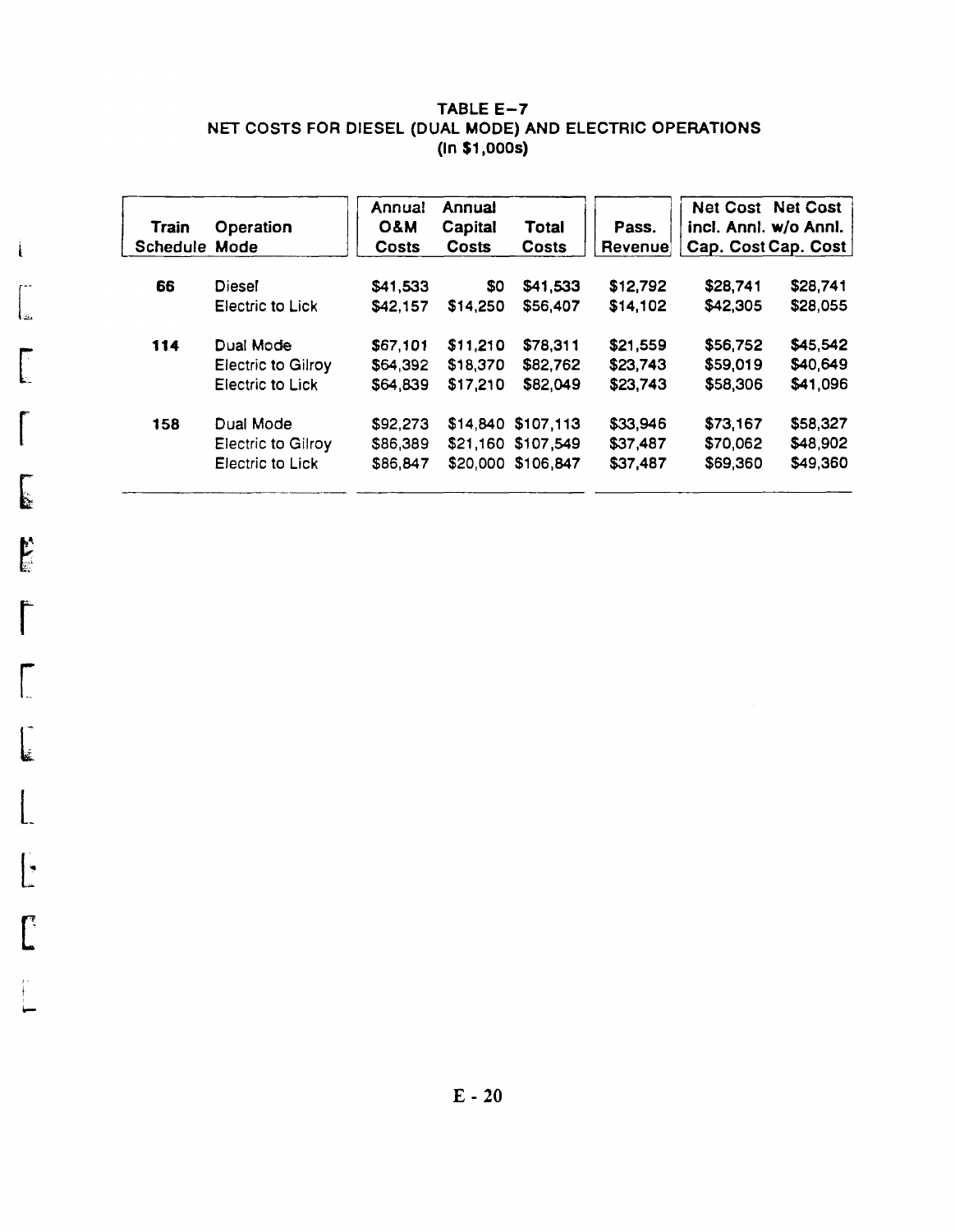#### **FIGURE E-3**

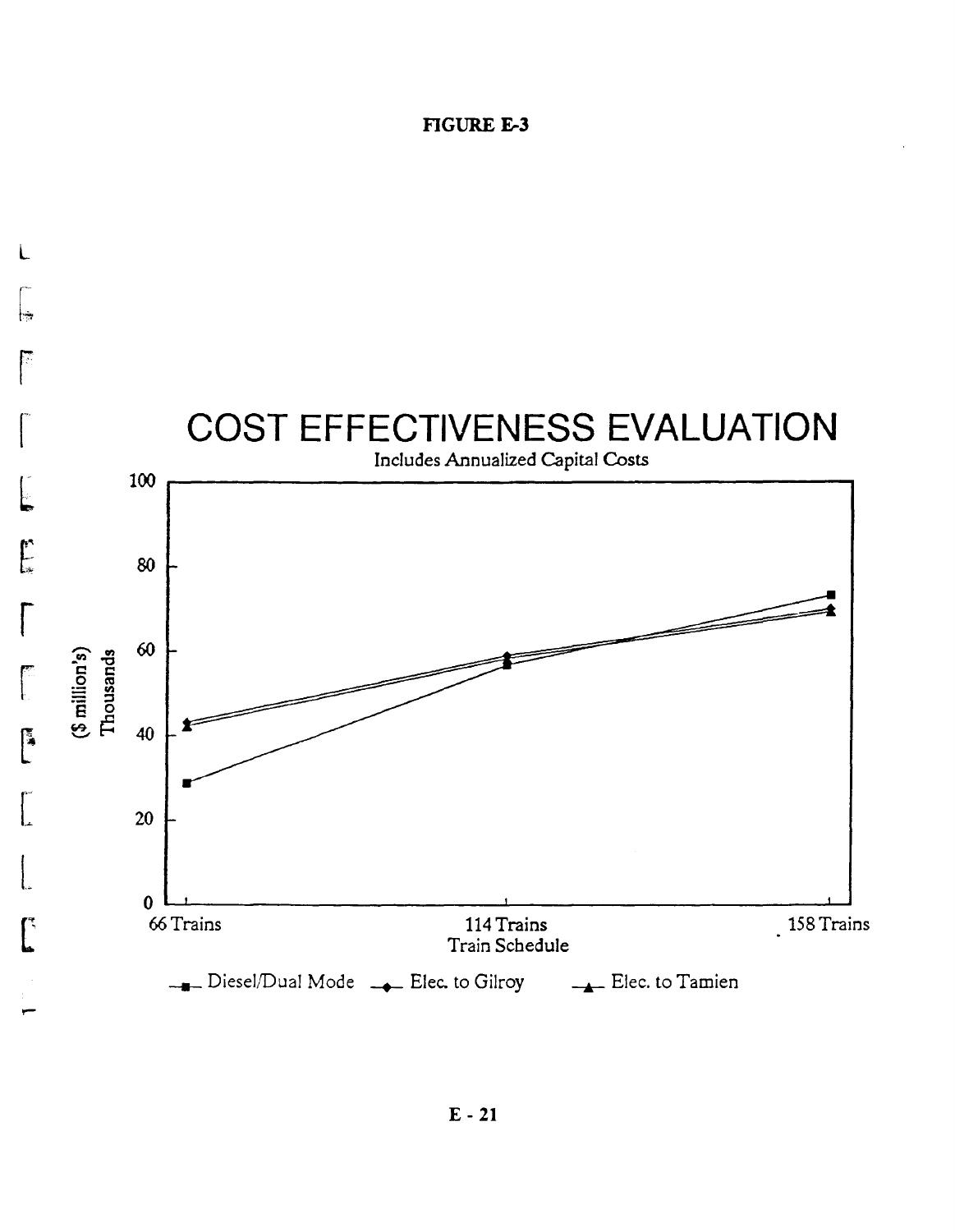#### **FIGURE E-4**

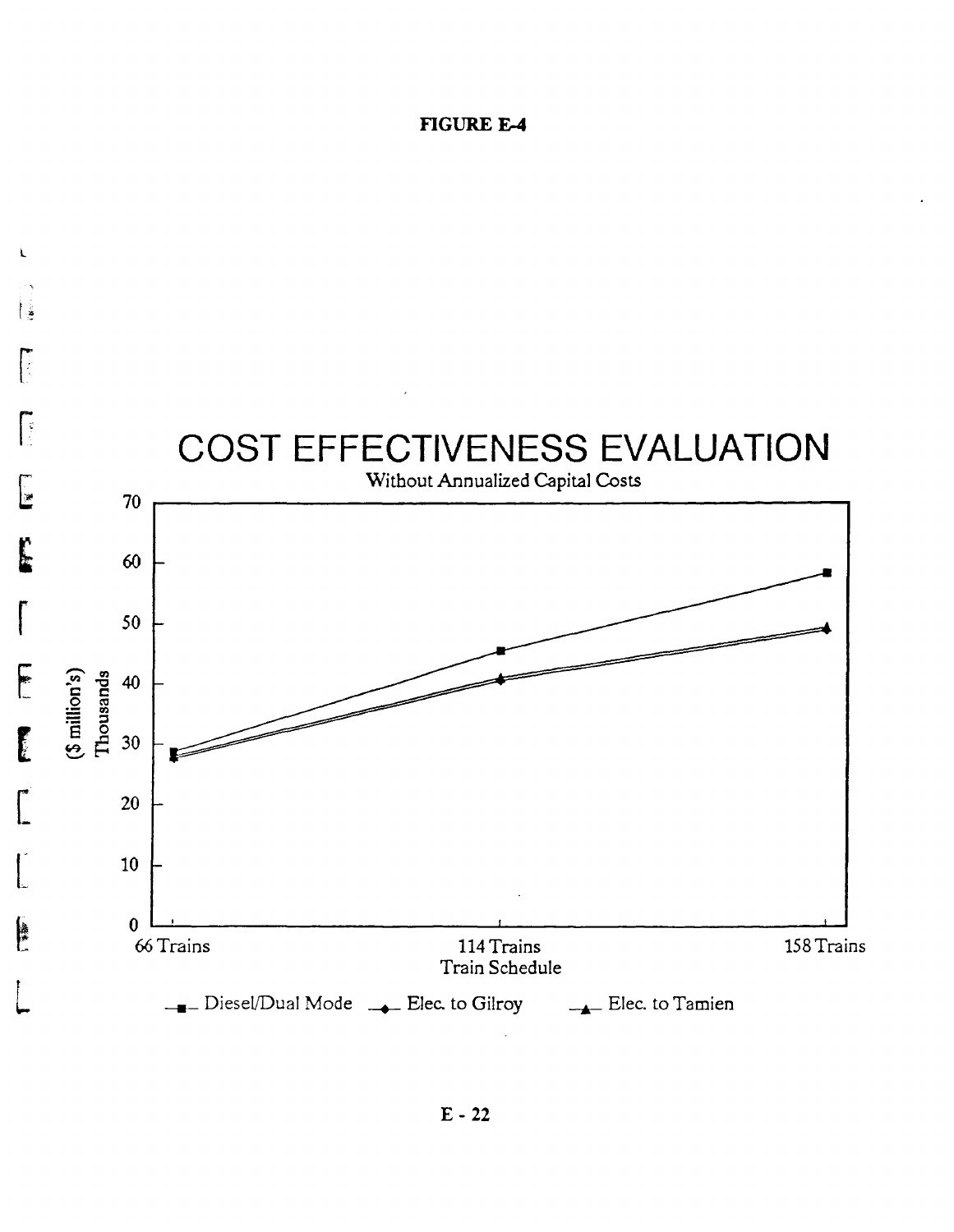is in reduced power costs and maintenance of service equipment costs.

The most significant cost savings provided by electrification is in O&M costs. Over 80 percent of the O&M cost savings is in reduced power costs and maintenance of service equipment costs.

There are also environmental benefits associated with electrification. If these benefits were financially quantified, electrification could also be determined to be more cost-effective than dual mode costs at the a lower train service level, possibly with the 114 train schedule. At this level of analysis, however, it is not possible to quantify environmental benefits in monetary terms.

#### **I.** CONCLUSIONS

 $\int$ 

IF.

ि

 $\int_0^\infty$ 

re de la propieta de la propieta de la propieta de la propieta de la propieta de la propieta de la propieta de<br>La propieta de la propieta de la propieta de la propieta de la propieta de la propieta de la propieta de la pr<br>

 $\int$ 

[

 $\begin{bmatrix} 1 \\ 1 \\ 1 \end{bmatrix}$ 

I  $\mathsf{l}_-$ 

L·

[

To summarize, the analysis provided in this report has evaluated the cost-effectiveness of electrified CalTrain service at three alternative levels of service and two alternative electrification scenarios (electrification to Gilroy versus the San Jose area. Key findings in this evaluation are as follows:

- Electrification of CalTrain would be based on a 25 kV AC system with catenary, utilizing electric locomotives and the existing fleet of gallery cars (plus an expanded fleet of locomotive-hauled cars)
- The environmental benefits of an electrified CalTrain outweigh negative environmental impacts.
- Capital and operating costs for EMT operations would be significantly higher than capital and operating costs for electric locomotive service, at all levels of service that were analyzed. Therefore, only costs for electric locomotives were compared to diesel/dual mode costs.
- At all three train schedules, capital and O&M costs for electrifying the line to Lick in the San Jose area (with diesel locomotive service from Tamien to Gilroy) is anticipated to be slightly lower than costs for electrification of the entire line to Gilroy, judged strictly on economic terms (that is, without environmental benefits).
- With the assumptions utilized in this report, when annualized capital costs are included in the calculations, electric service is anticipated to be more cost-effective than dual mode locomotive service somewhere between the 114 and the 158 train service level. At the 114 train schedule, however, the difference in costs is less than \$2.5 million. It is possible that electric locomotive service to Gilroy could also be more costeffective than dual mode service at the 114 train schedule, once environmental benefits were financially quantified. The level of analysis provided in this study, however, does not allow for the financial quantification of these benefits.

If annualized capital costs are not included in the cost-effectiveness calculations,